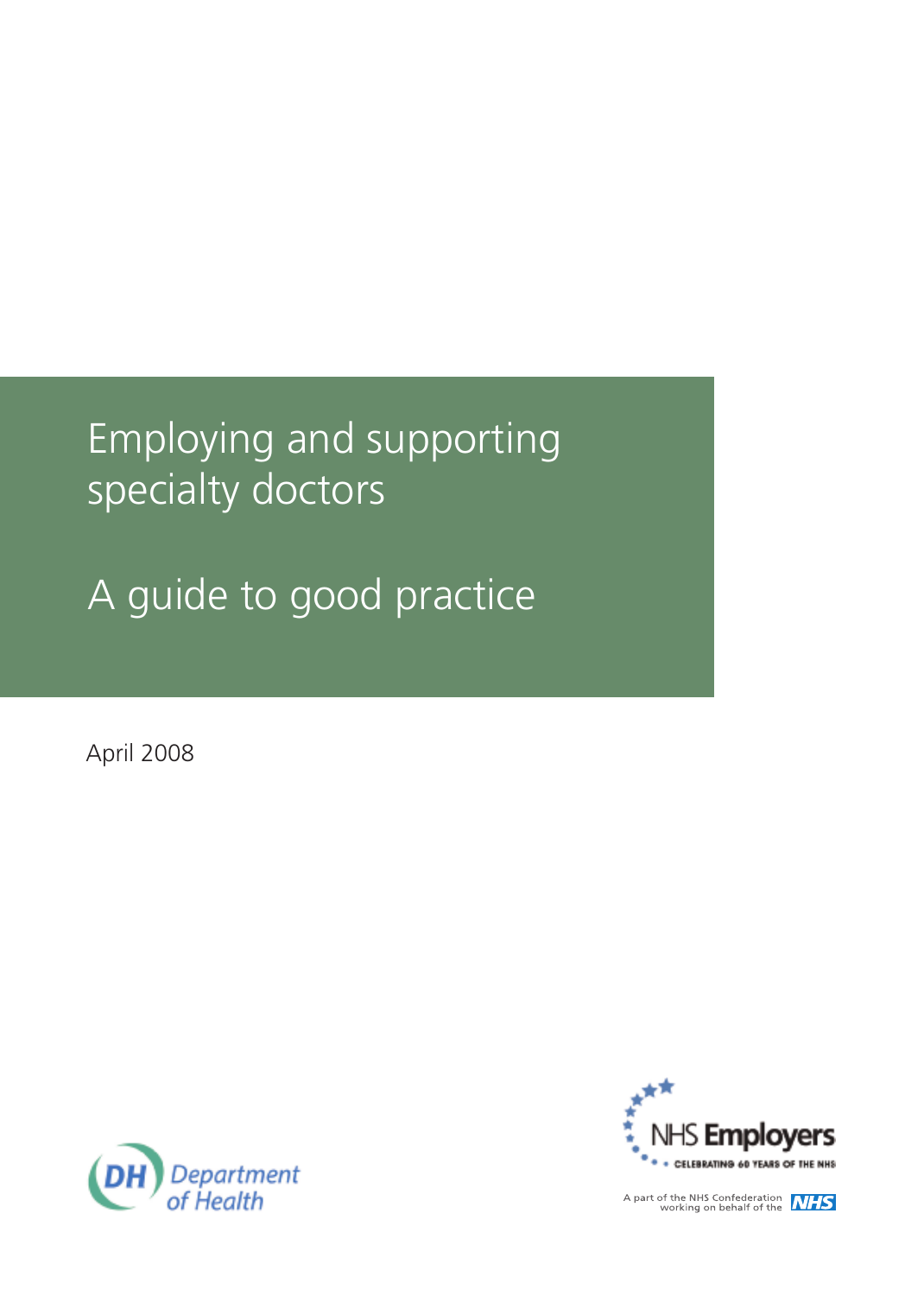# **Contents**

| Foreword                                                        | 3  |
|-----------------------------------------------------------------|----|
| Key recommendations                                             | 4  |
| About this guide                                                | 6  |
| What are specialty doctors?                                     | 7  |
| Background: why changes are necessary                           | 8  |
| Good practice in employment                                     | 10 |
| A framework for specialty doctor posts                          | 12 |
| Meeting the professional development needs of specialty doctors | 14 |
| Career management for specialty doctors                         | 20 |
| Pastoral care                                                   | 22 |
| Developing a specialty doctor workforce to meet service needs   | 23 |
| <b>Appendices</b>                                               | 27 |
| Appendix 1: standard person specification                       | 27 |
| Appendix 2: template for personal development plan              | 34 |
| Appendix 3: resources and further reading                       | 35 |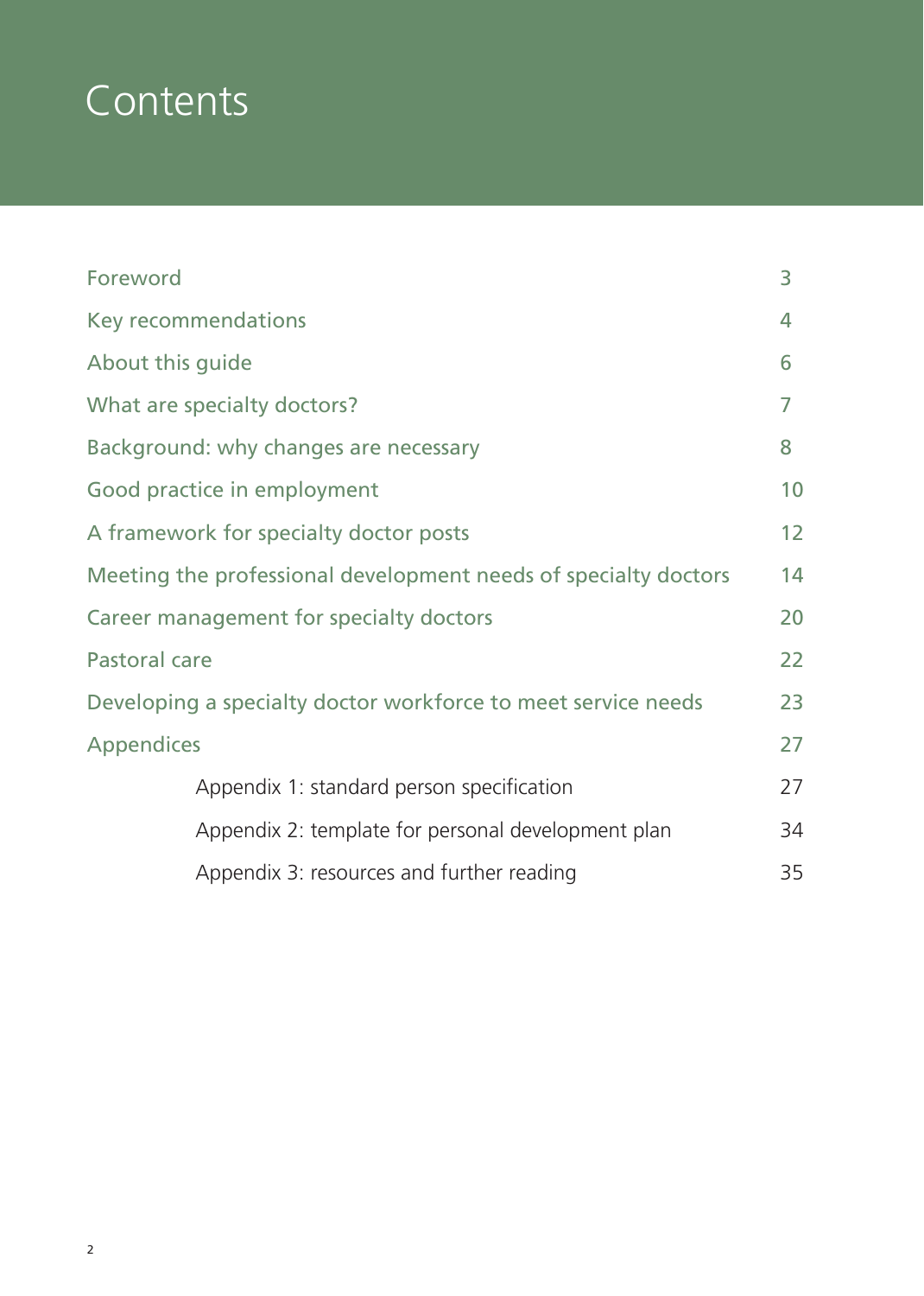## Foreword

The contribution of career grade doctors to our National Health Service is undoubted. These doctors have tirelessly worked to deliver a significant proportion of care to patients.

Employers who support and value these doctors find that they have a flexible, motivated and stable workforce. Many doctors in these roles find them to be more suited to their personal career choices or circumstances than consultant or structured training posts, and actively seek these jobs. However, historically, doctors in these roles have predominantly felt undervalued and lacking in recognition and status. There is a feeling they have been overlooked, particularly in terms of professional development.

In its policy document *Choice and opportunity: modernising medical careers for non-consultant career grade doctors*, the Department of Health (DH) sets clear guidelines to ensure that everyone delivering patient care is assessed and developed in their role. For career grade doctors this provides a route to develop and progress to the specialist register, with a clear pathway for progression and an understood role in the workplace.

The NHS Employers position paper *The future of the medical workforce*, calls for more flexible and better-defined career pathways and roles that are both fulfilling for doctors at every level and meet the needs of the service. The development and support of the specialty doctor role as a meaningful and attractive career option is vital to achieving this aim.

The new contract will facilitate the integration of specialty doctors into medical teams, operating on similar terms and conditions of service to other medical groups and having more involvement in planning their working time. They will have time within their job plan designated to supporting professional activities and an annual appraisal to ensure development needs are identified and planned into their working time.

Through this guide, we hope to share good practice and enable all of our specialty doctors to benefit. We would like to see them all have the opportunity to take ownership of their professional development and to be a valued and fairly recognised part of the NHS.

Steve Barnett Director NHS Employers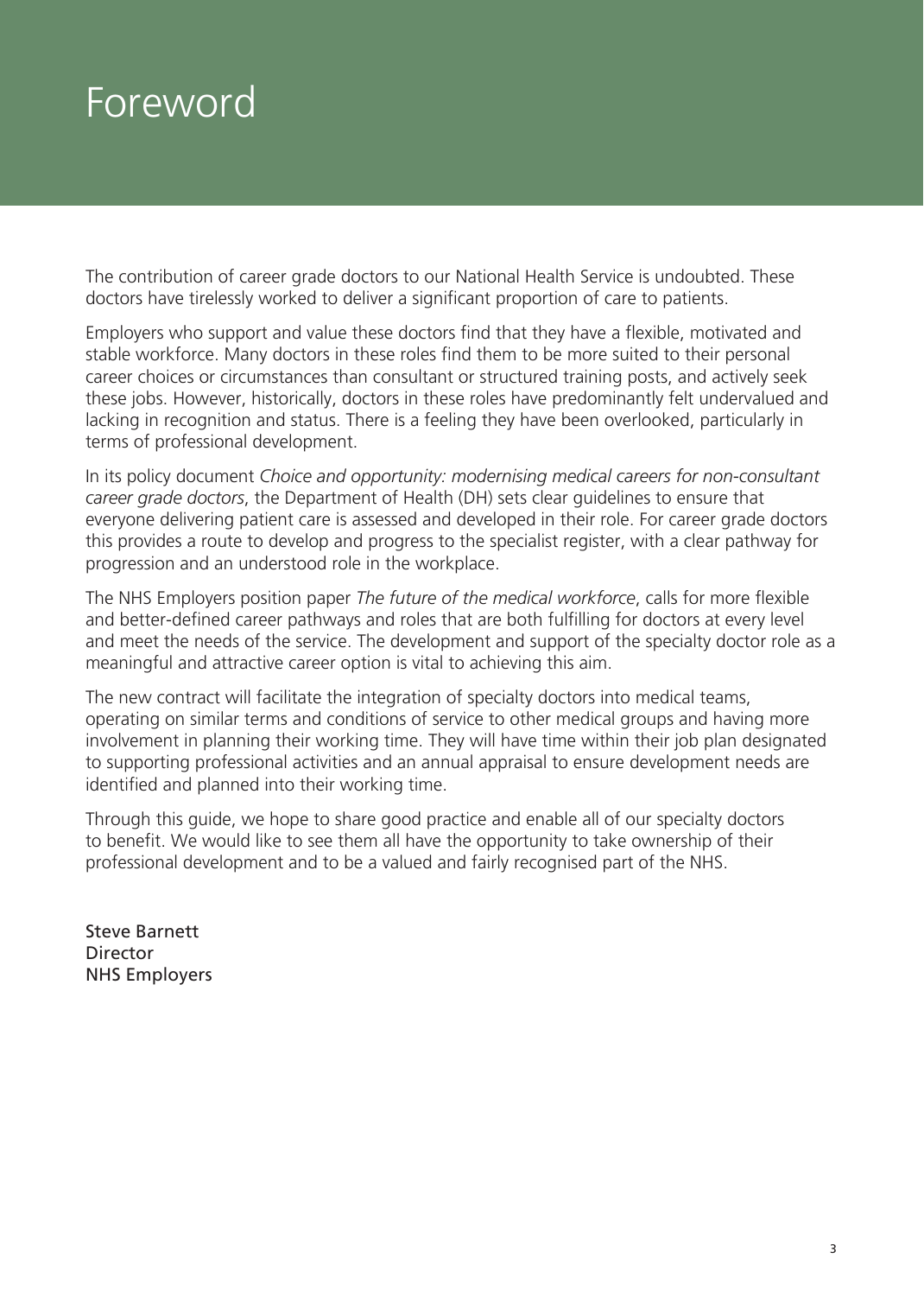# Key recommendations

- All specialty doctors should be employed in the spirit of the national contract.
- All specialty doctors have appropriate clinical supervision.
- Specialty doctors should have access to a minimum of one programmed activity per week to support professional activity, for example, professional development, audit, teaching and research.
- Specialty doctors have fair and reasonable access to study leave with appropriate funding according to the national contract.
- All employers should apply the minimum requirement of entry to the grade.
- Employers should use the professional development framework for specialty doctors.
- Employers should use the aid for employers when writing a person specification for a specialty doctor post.
- Induction for specialty doctors should meet the requirements of the Healthcare Commission and NHS Litigation Authority (NHSLA) and include induction to the NHS, corporate induction and departmental induction.
- All specialty doctors undergo an effective appraisal that:
	- ensures the specialty doctor is trained in being an appraisee
	- results in a personal development plan (PDP) with clear achievable objectives
	- identifies the appropriate professional development and study leave to support the maintenance of and development of skills in a planned way, identified through the appraisal process
	- is supported by a portfolio of evidence.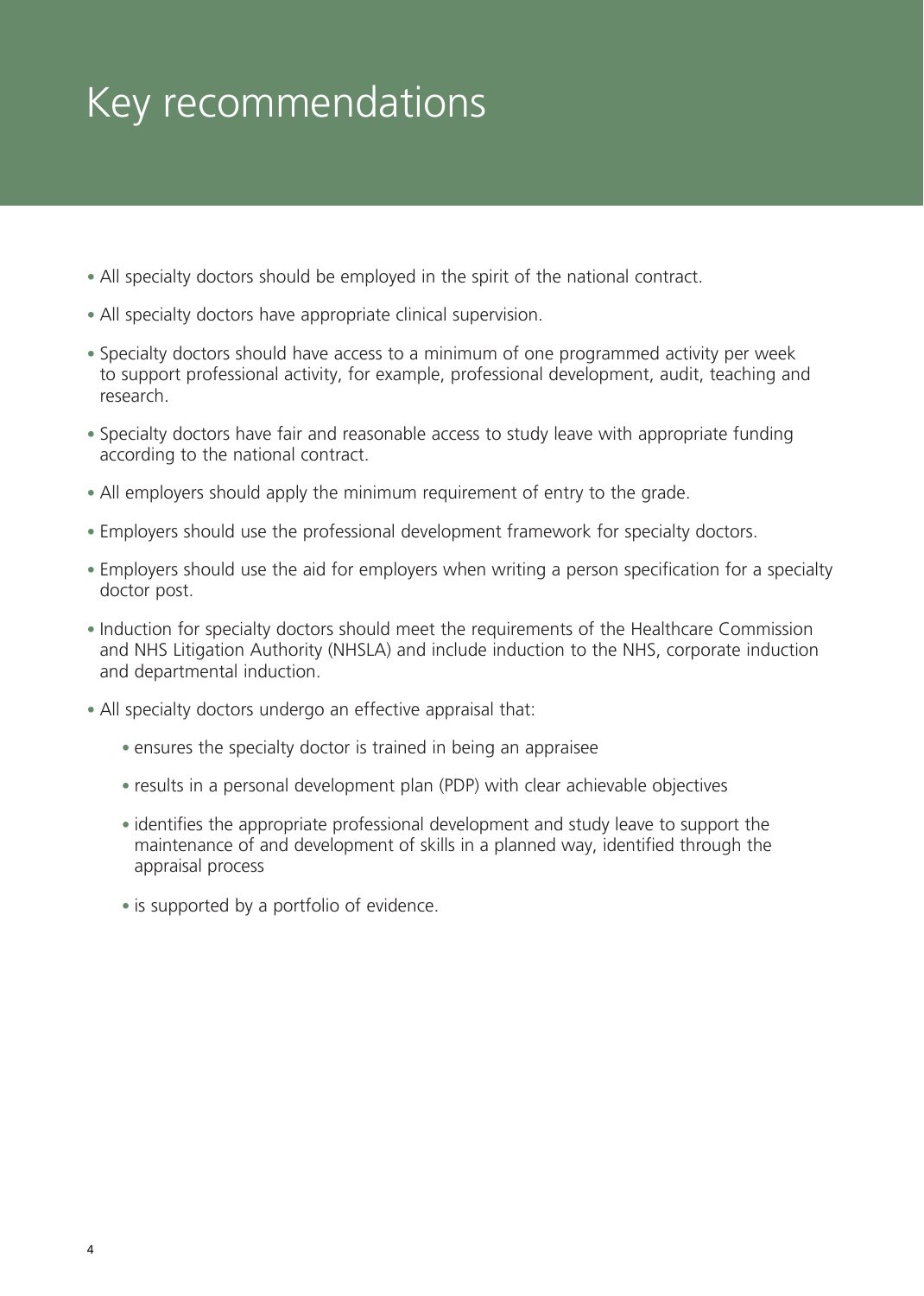- Experienced specialty doctors should be trained as appraisers.
- Employers should make time available in senior medical staff job plans (including senior specialty doctors) to ensure effective career discussions take place with specialty doctors.
- Employers ensure specialty doctors are legitimate participants within their professional group within the employing organisation: supported in developing as managers, leaders, trainers and researchers.
- All specialty doctors should be seen as an integral part of the clinical team.
- All specialty doctors should be aware of support networks including the process for doctors who are underperforming.
- Employers should support specialty doctors in any efforts to meet the requirements of Article 14 applications to the Postgraduate Medical Education and Training Board (PMETB) by supporting progressive development within the post and gathering necessary evidence, particularly when this fits in with local workforce planning requirements.
- Employers should support local collection of data about the specialty doctor workforce.
- Within the NHS, employers and Strategic Health Authorities (SHAs) work to maximise the use of development opportunities for specialty doctors.
- Employers will need to work closely with SHAs to ensure that any allocated funding is used effectively to create the structures and processes necessary to support the development of specialty doctors.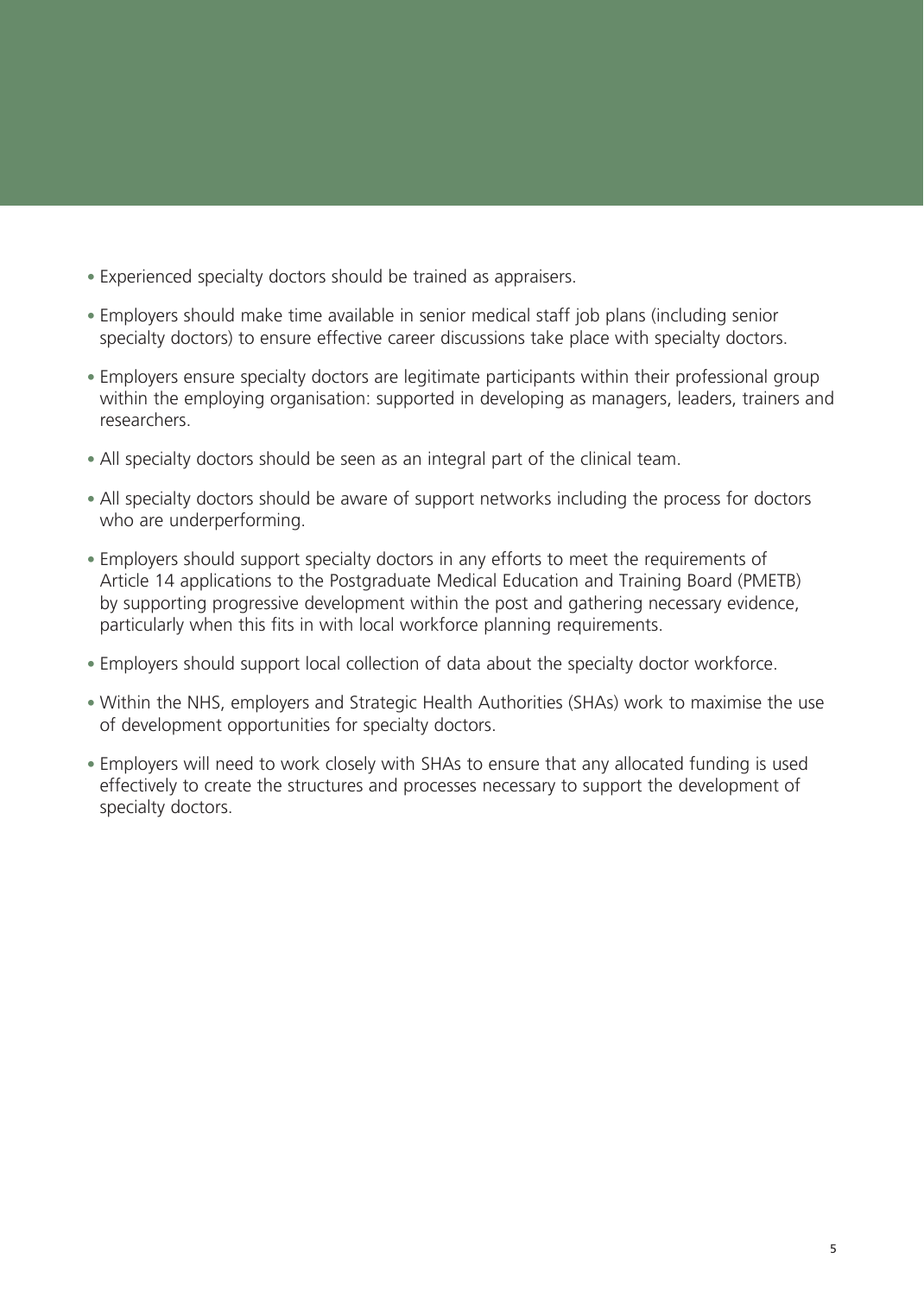# About this guide

## Who is the guide for?

NHS Employers has produced this good practice guide, in association with the DH Modernising Medical Careers (MMC) team, for employers of specialty doctors to help us all work towards our common goals of improved standards of patient safety, service delivery and workforce performance. It provides employers with a more structured approach to the employment and professional development of specialty doctors, enabling this section of the medical workforce to develop to their full potential and maximising their contribution to patient care. We believe that this will take us closer to meeting the changing local and national needs of the health service. Ultimately this will take the service delivered by the NHS to new, improved standards in patient care and safety.

### Why do we need the guide?

As acknowledged in the DH consultation document *Choice and opportunity*, the career grades have long been regarded as a professional cul-de-sac, lacking in status and recognition, despite the wide and significant contribution that doctors in the grades make to the NHS, working in a variety of settings and with varying degrees of responsibility. There has been a lack of consistency in how these doctors have been developed and supported in their roles. This has an impact on the delivery of quality patient care and, for the employer, results in a workforce that feels undervalued and does not reach its full potential.

The current career grade workforce is responsible for providing a significant proportion of the service delivered by medical staff and is therefore a key part of the medical workforce. We need to maximise the potential of this important group of doctors – who offer the employer a flexible, motivated and stable medical workforce – by ensuring that they are valued and can develop their skills.

We have produced this guide to highlight some good practice for employers of specialty doctors. We hope that it will ensure that the valuable contribution they make to patient care is both maximised and recognised, resulting in the full development of this workforce. Of course the most important priority for any medical professional is patient safety.

The good practice recommendations in this document should be implemented for all doctors working in specialty doctor posts, and be reflected in future job advertisements and person specifications.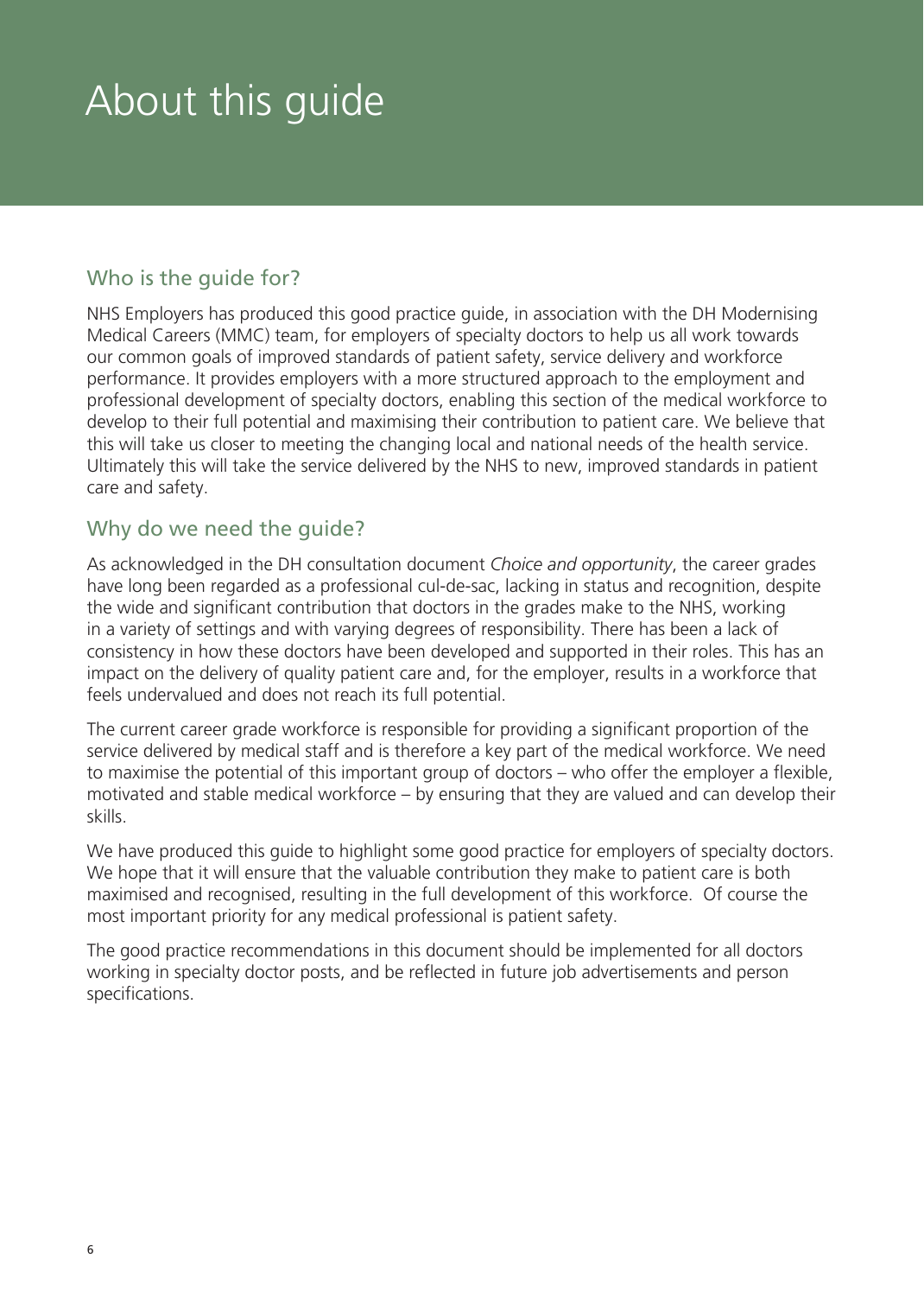# What are specialty doctors?

For the purpose of this guide, we use the term 'specialty doctors' to refer to doctors within the MMC career framework who have completed the equivalent of at least four years of postgraduate training and who are neither in deanery-approved training posts nor hold a consultant appointment.

Specialty doctors work in a specialty area with specific skills for the role to which they are appointed. Any specialty doctor should work within their level of competence. However, a specialty doctor should not be expected to have the same full range of skills as a doctor who has undergone specialty training. Not all specialty doctors will be able to provide the full breadth and depth of care, but they should be expected to have specific specialty skills and generic professional skills – which meet the required standard as described by the General Medical Council (GMC) in *Good Medical Practice* and by the relevant Royal Colleges – ensuring they can perform in the job and deliver the highest quality patient care.

On entry to a specialty doctor post, a doctor will have broad generic skills and specialty skills commensurate with their level of training. Over time these doctors will grow to have specialtyspecific skills, possibly in a narrow field, and will develop more generic professional skills. Specialty doctors should be enabled to use their full range of knowledge and skills for the benefit of patients.

When a doctor enters a specialty doctor post with more extensive experience, knowledge and skills, employers should recognise this and encourage and assist the doctor to use and develop their skills further, to the benefit of patient care, the service and the doctor.

All doctors must comply with the GMC's *Good Medical Practice*. In addition the specialty-specific skills of a specialty doctor should also meet the standards described by the Royal Colleges in their implementation guidance for *Good Medical Practice*.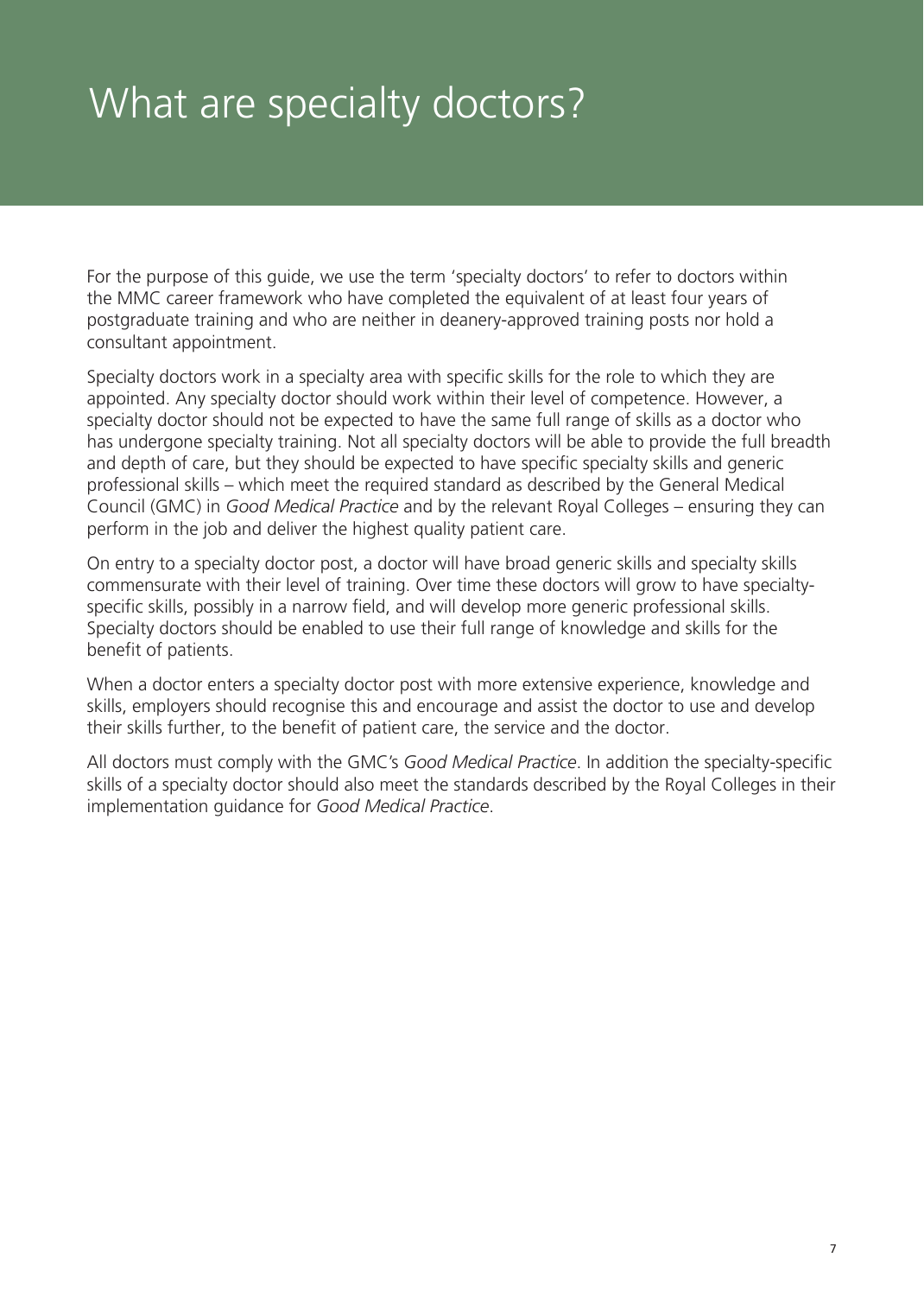# Background: why changes are necessary

## Policy implementation

In 2000, the DH consultation *A health service of all the talents: developing the NHS workforce – consultation document on the review of workforce planning* initially identified the need to reform the senior house officer (SHO) grade and, alongside this, the need to reform the nonconsultant career grade (NCCG).

The report uncovered a fundamental need for all future workforce planning arrangements to:

- emphasise the importance of:
	- team working
	- flexibility
	- patient-centred care
- maximise the contribution of all NHS staff by:
	- ensuring that they are equipped with the skills they need to work in a complex and changing NHS
	- offering a more flexible career for them.

The report also highlighted the need for improved careers counselling for all.

#### Choice and opportunity

The DH consultation document *Choice and opportunity: modernising medical careers for non-consultant career grade doctors* followed in 2003. This identified the need for a national, standardised approach to employing career grade doctors and maximising the potential of this group. The aim was to create a more satisfied workforce with the important benefits to the employer of safer service delivery, improved patient care and improved workforce planning.

*Choice and opportunity* made 14 recommendations relevant to good practice for employers of specialty doctors. The good practice recommendations would:

- maximise the potential of doctors within the career grade
- enable their competences to count as they progress in their careers
- support career grade doctors in their continuing professional development (CPD) as they progress within the grade
- ensure that career grade doctors have opportunities to develop new skills
- ensure national standards are met
- ensure equity across the grade irrespective of geography
- enable access to career management support for career grade doctors.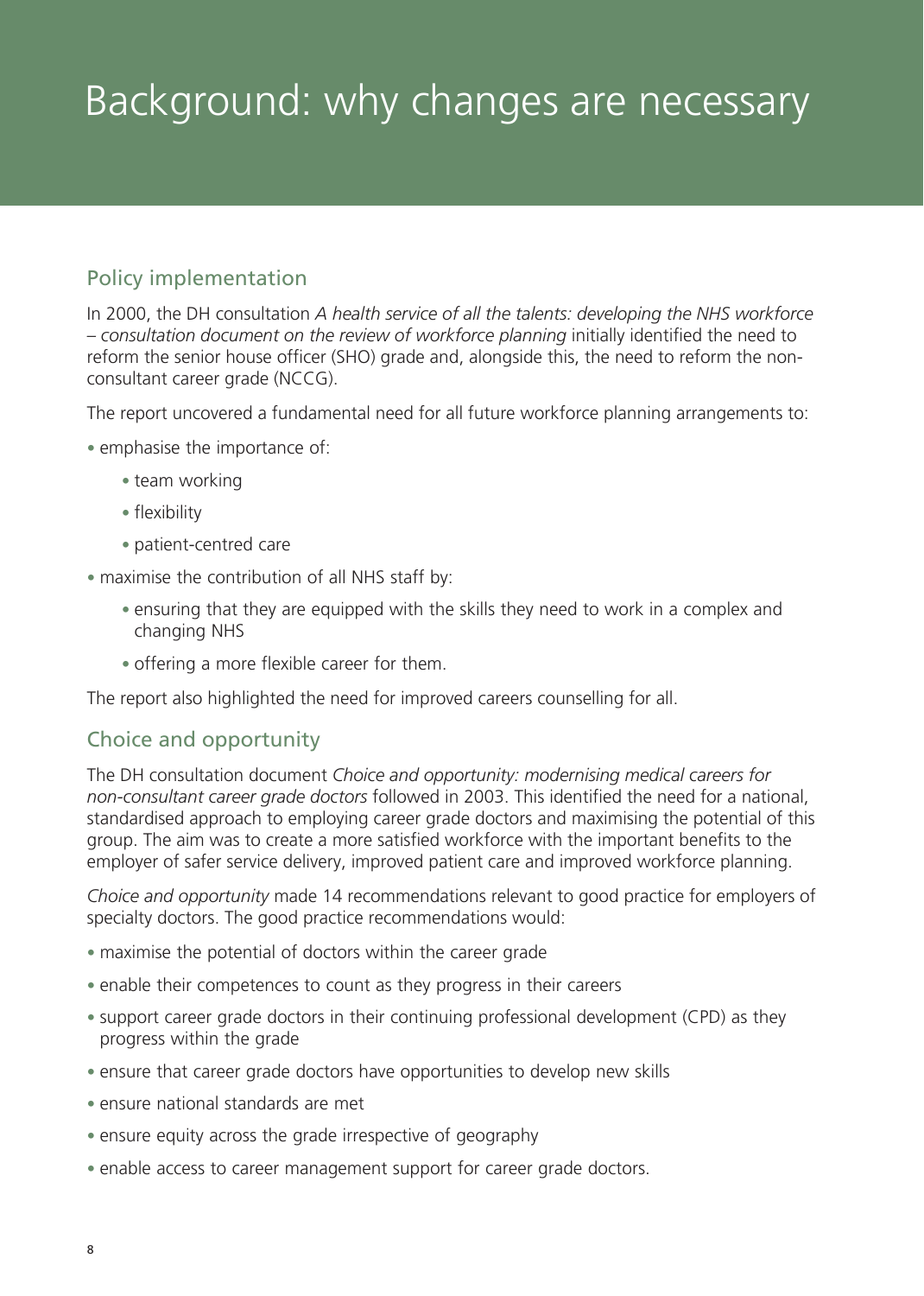## Benefits for employers

By implementing the good practice recommendations in this guide, employers can expect to see some significant benefits to the service, including:

- motivating the specialty doctor workforce by supporting their development in clinical and non clinical areas (such as leadership, management and training). This will inevitably promote safer high-quality patient care by ensuring that specialty doctors maintain their competence and acquire new competences to meet their professional obligations
- developing these employees to the best of their ability and therefore better equipping them to meet the needs of service delivery within the organisation
- evidence of good practice, which will support employers in meeting the requirements of the Healthcare Commission and the NHSLA risk management standards for acute trusts and the Clinical Negligence Scheme for Trusts' (CNST) clinical risk management standards for maternity, mental health and learning disability
- ensuring that specialty doctors can continue to meet the essential requirements of their licensing authority *–* the GMC *–* in order to continue practising as a doctor, including the professional requirements for doctors as defined in *Good Medical Practice* to:
	- 'maintain a folder of information and evidence, drawn from [their] medical practice'
	- 'reflect regularly on [their] standards of medical practice in accordance with GMC guidance on licensing and revalidation'.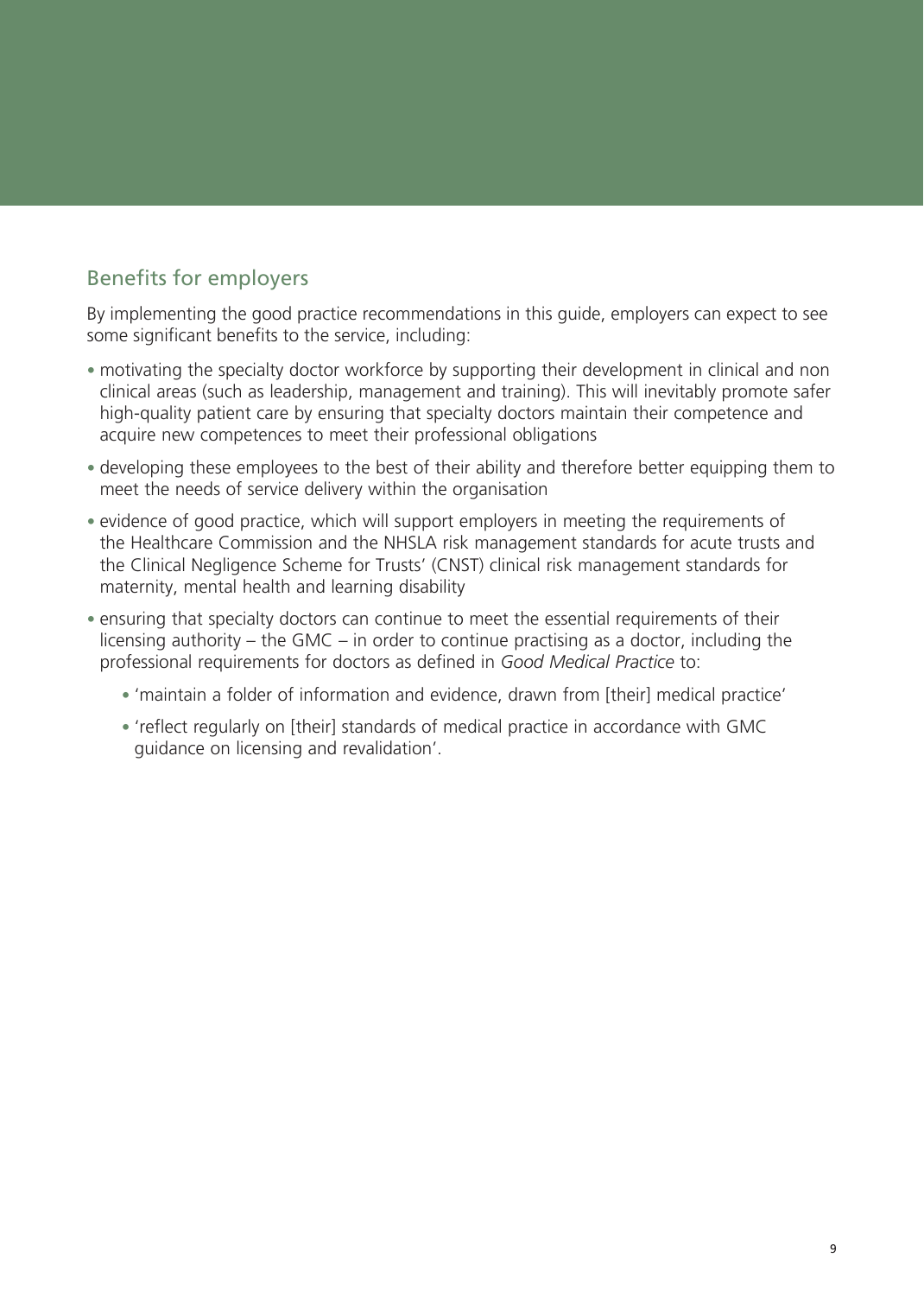# Good practice in employment

## Good practice for employment in the NHS

The Improving Working Lives (IWL) standard aims to support organisations to embed good human resources (HR) practices, but it is also about ensuring that all NHS staff are supported and developed. The standard recognises that investment in staff is investment in patient care. Along with the 2001 framework: *Working together, learning together: a framework for lifelong learning for the NHS,* there is comprehensive guidance that outlines the standards for good HR practice, including comprehensive induction and annual NHS appraisal.

These recommend ensuring that employees:

- have a voice within the organisation
- have the opportunity to study
- are supported in maintaining their fitness to practise
- develop new skills to ensure patient safety at all times
- are supported in their clinical work.

A specialty doctor's primary professional responsibility is to make the care of the patient their first concern and to meet the requirements of their contract with their employer. By implementing the good practice recommendations in this guide, employers can expect a far more motivated and fulfilled specialty doctor workforce, providing a better, safer service for patients.

Employers should consider the value of supporting the specialty doctor workforce through:

- maximising their potential with support for continuing professional development
- ensuring their contribution to the management and strategic development of the organisation, such as contributing to service developments, leadership roles, education and training
- ensuring they are appropriately supported in their clinical work.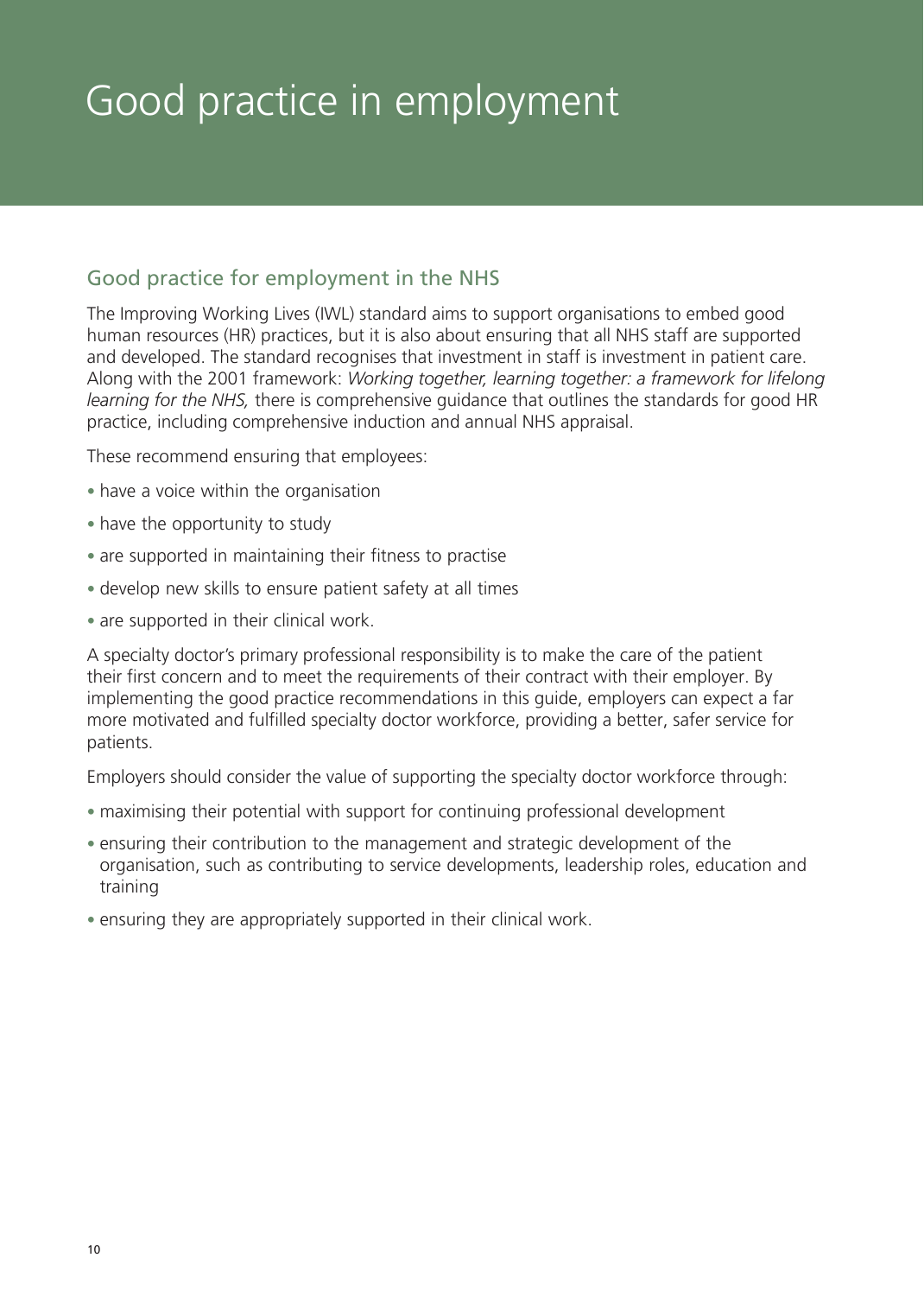### Good practice recommendations for the employment of specialty doctors:

- all specialty doctors are employed in the spirit of the national contract
- employers identify a lead for specialty doctors, either a consultant or experienced specialty doctor, to offer pastoral support for specific specialty doctor issues
- employers ensure specialty doctors are legitimate participants within their professional group of doctors within the employing organisation: supported in taking on management, leadership, training and research roles
- all specialty doctors are seen as an integral part of the clinical team
- systems are in place to enable specialty doctors to record and audit their clinical activity
- a senior clinical lead oversees the clinical workload of specialty doctors and supports their professional development planning through the appraisal process
- specialty doctors should have access to a minimum of one programmed activity per week to support professional activity, for example, professional development, audit, teaching and research
- specialty doctors have fair and reasonable access to study leave with appropriate funding according to terms of service.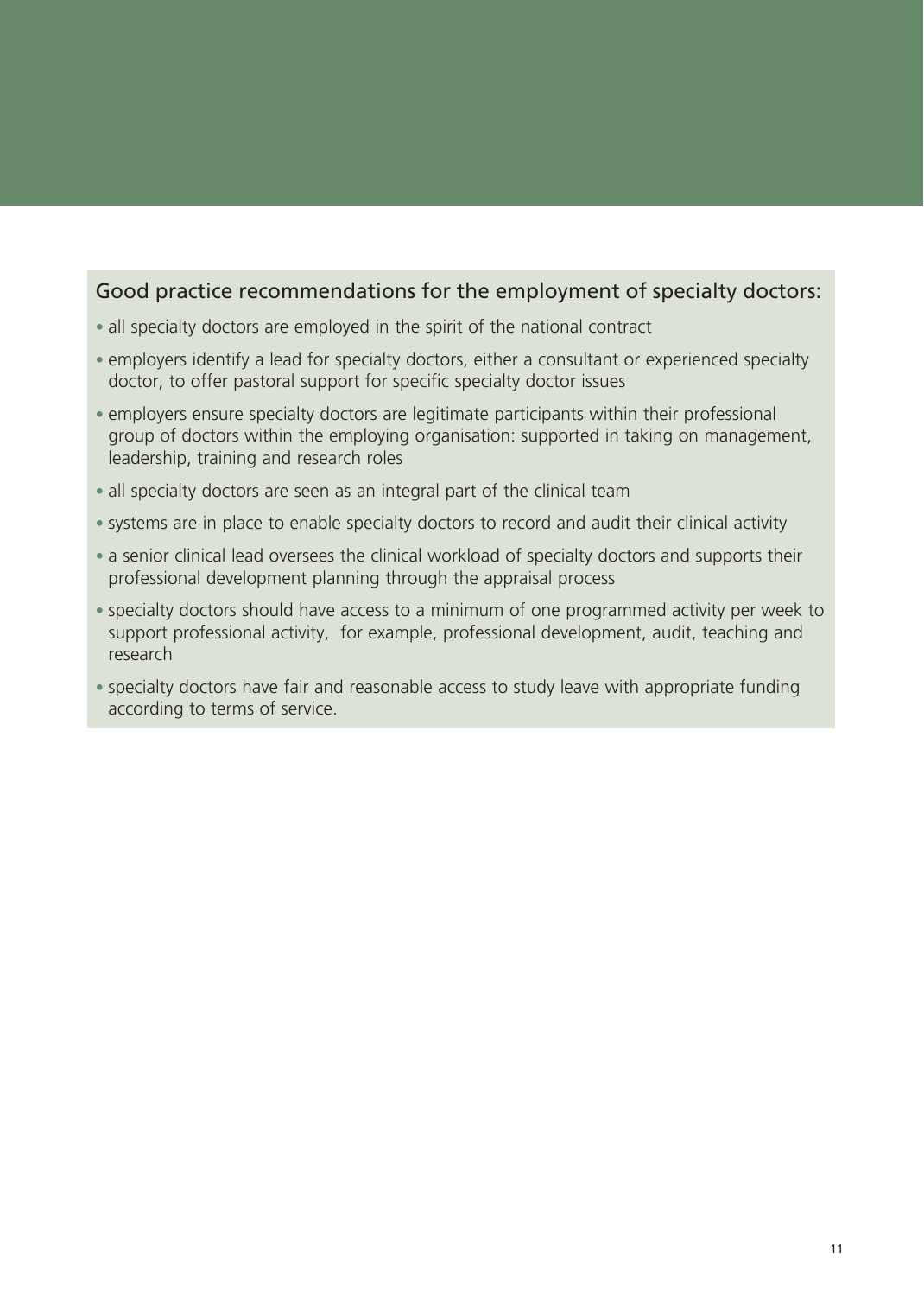# A framework for specialty doctor posts

## The need for a framework

A lack of clear national guidance resulted in widely varying conditions and opportunities for career grade doctors. *Choice and opportunity* recognised that although doctors can spend many years in these posts, there was no consistent approach to professional development, progression and standardisation of competences within these posts.

This section describes a framework that:

- offers employers a national standardised approach to specialty doctor posts
- outlines national benchmarks and safeguards for the employer
- supports local flexibility for job planning to meet service needs
- recognises that every specialty doctor post is different and has different service commitments.

### Minimum standard for entry

For a doctor to be eligible to apply for a specialty doctor post they must demonstrate that they have a minimum of four years (FTE or equivalent) postgraduate training in the UK (or equivalent EEA training) of which at least two years training must be in the relevant specialty or a recognised equivalent training. This is defined as the successful completion of the Foundation Programme, followed by either successful completion of specialty or core training levels one and two or recognised equivalent, or being able to demonstrate achievement of the necessary equivalent competences.

Specialties can vary and employers are advised to check with the senior medical clinician (usually the clinical director) to ensure that the doctor's training and experience has enabled them to acquire a safe level of competence for the post. It is the employer's responsibility to determine the competences required in the post and to ensure that any doctor appointed to the post can fulfil them. The doctor will have a professional obligation to perform these competences in accordance with the principles set out in the GMC's standard *Good Medical Practice*.

The employer should also consider the need to specify additional competences specific to a post such as the need to be trained in advanced life support (ALS).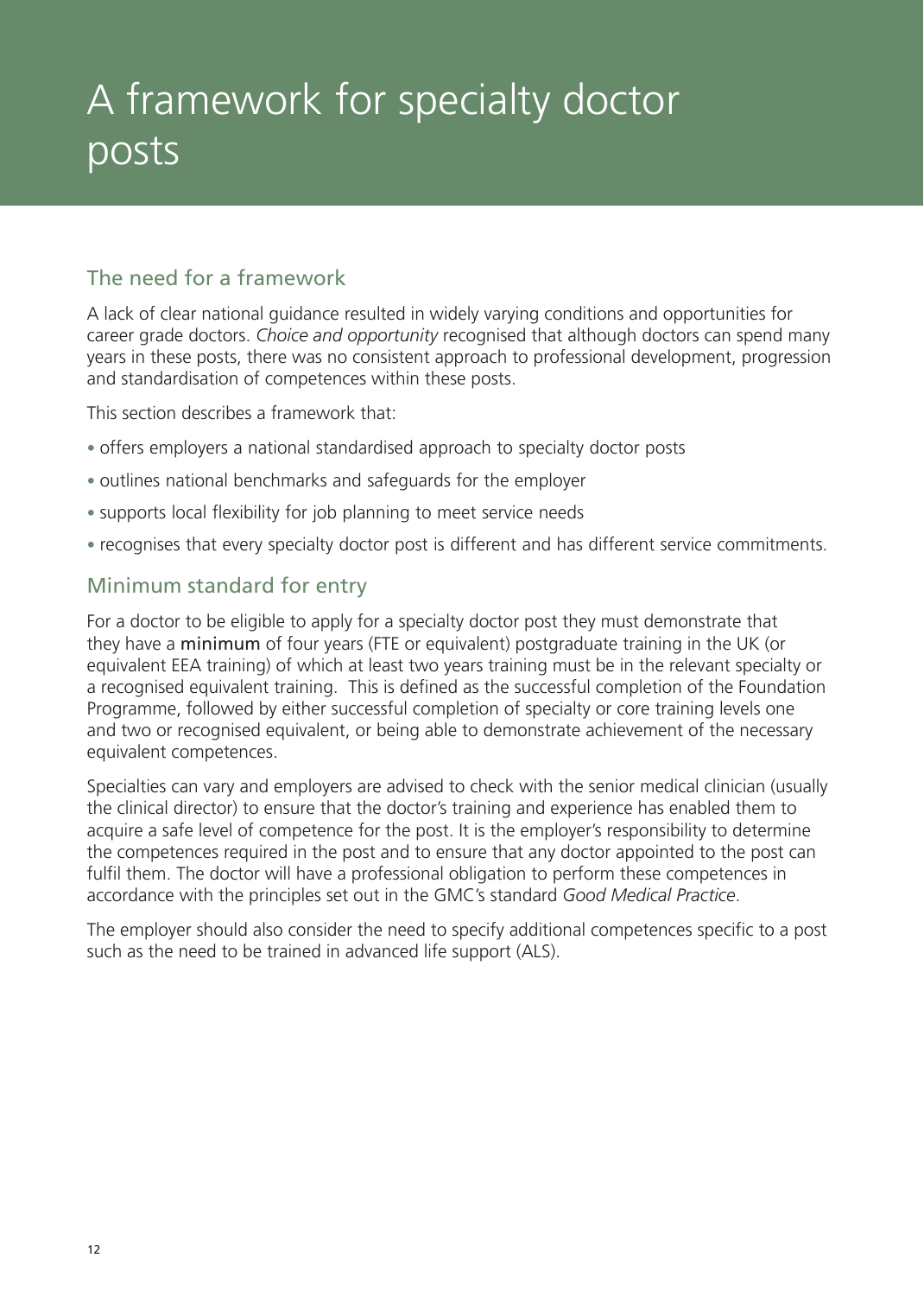## Specialty doctors with the skills to do the job

Specialty doctors must meet the requirements of the job as agreed in the job plan. It is recognised that doctors in these posts need to have both generic and specialty-specific skills. A guide is available for employers on writing a person specification (see Appendix 1 on p. 27).

The employer will need to identify the appropriate generic skills required for the job in the person specification. The generic skills of any healthcare professional are essential to the delivery of quality patient care. Specialty doctors will need to demonstrate appropriate generic skills as identified by the employer and to develop and maintain these once in the grade.

Specialty doctors will require specialty-specific skills to do the job effectively. The doctor and the employer will need to ensure that specialty standards are met and that the specialty specific guidance in *Good Medical Practice* is followed (the Royal Colleges each have their own specialty implementation guide based on *Good Medical Practice*). This will ensure patients receive the best standard of care.

### Good practice recommendations for a framework for specialty doctor posts:

- employers should apply the minimum requirement of entry to specialty doctor posts as defined in the national contract
- employers should use the aid for employers when writing a person specification for a specialty doctor post
- employers should ensure that doctors appointed to the post have the required specialty specific skills to be effective in the role.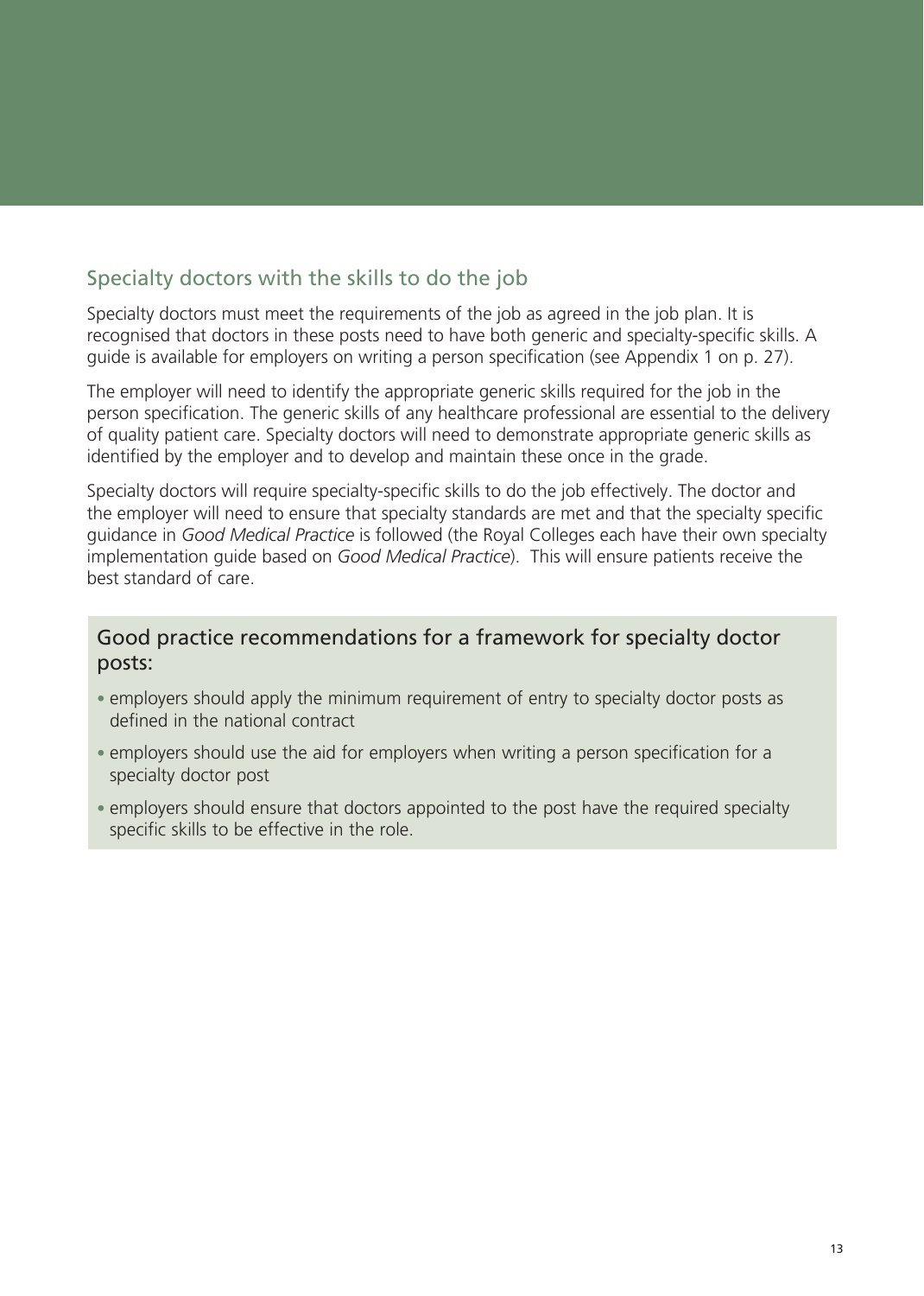### Commitment to national policy

As part of the government's commitment to delivering the quality agenda, annual appraisal for career grade doctors was introduced in October 2002. *Good Medical Practice* states that doctors 'must take part in systems of quality assurance and quality improvement and respond constructively to the outcome of audit, appraisals and performance reviews, undertaking further training where necessary'.

All specialty doctors should discuss their practice with someone within their trust who is trained to undertake appraisals. Part of this appraisal process is a review of the evidence used to support the standards set in *Good Medical Practice*. These measures address quality at the organisational and service level in the NHS. Appraisal is an important means to ensure that individual practice is quality assured and fitness to practise is maintained.

The agreed national appraisal documentation includes a personal development plan (see Appendix 2 on page 34) based on the needs of the individual and the needs of the employer.

### Benefits for employers

The 2005 Healthcare Commission national survey of NHS staff noted the overwhelming benefits to the employer of supporting employee development, mostly in improved performance at the organisational and individual level. Improved governance and safety practices are inevitable outcomes of a workforce that has been nurtured and developed to meet nationally recognised standards.

When a doctor leaves training to begin work as a specialty doctor, they are in the early stages of their development as a professional and they have a long career ahead of them. A robust and effective appraisal process should help identify individual development needs, as well as the key attributes and skills of specialty doctors, and both good and poor practices. This is important for employers in helping keep service priorities on track and in steering the organisation to a more fulfilled and reliable workforce.

Specialty doctors can offer employers a stable, flexible and motivated medical workforce. For this to work well they need to be valued and have real opportunities to develop to their maximum ability.

### Induction to the NHS

Any doctor appointed to a specialty post, or who moves to a new post within the same organisation, must take part in a timely local induction process. This is vital to ensure that, as soon as possible, they are familiar with any procedural and departmental issues they need to be aware of. This will make them a more effective member of staff. An example of induction is the e-induction training pack for NHS employees, available on the NHS Core Learning Unit (CLU) website: www.corelearningunit.com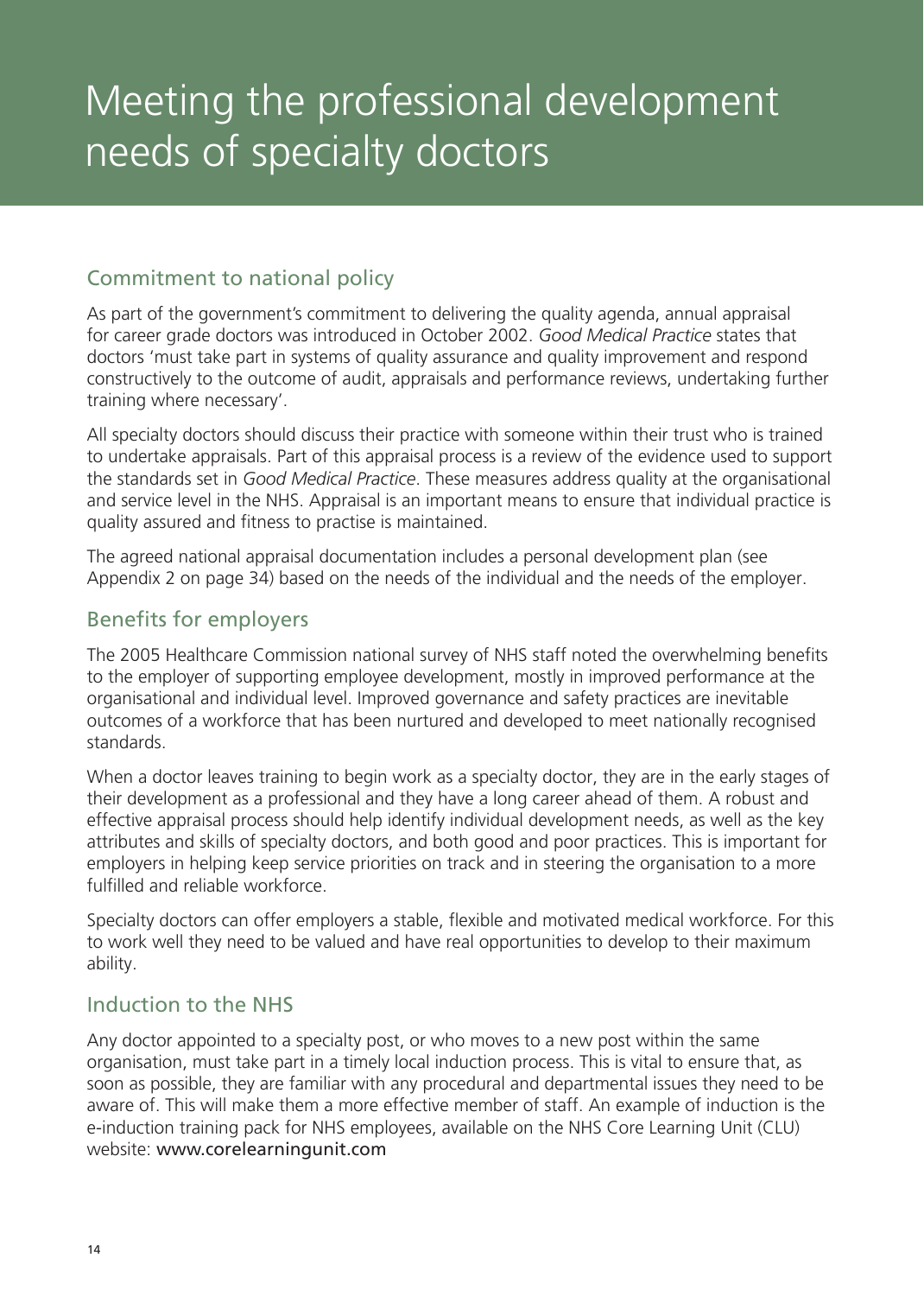## Good practice in induction

Induction to the NHS provides employees with the knowledge and understanding they need to be effective within the NHS. Induction should meet the employers' requirements according to the appropriate CNST and Healthcare Commission standards and meet the needs of specialty doctors.

### The NHS Litigation Authority (NHSLA) standards

#### Corporate induction should include:

- information on key issues facing the organisation
- the organisation's mission, values and standards
- information governance
	- information on IT access and rules
	- confidentiality and role of the Caldicott quardian
- HR policies
	- policies including bullying and harassment, equality and diversity, annual leave and study leave
	- the role of occupational health including policy on sick leave
	- the organisation's whistle-blowing policy
	- information on support networks for specialty doctors including details of what to do should the doctor get into difficulties, career management support and pastoral care arrangements
- health and safety policies: including hand washing
- fire and emergency procedures
- clinical governance
	- consent policy and procedures
	- handling complaints
	- effective risk management training
- valuing patients' views
- arrangements for appraisal, PDP and CPD.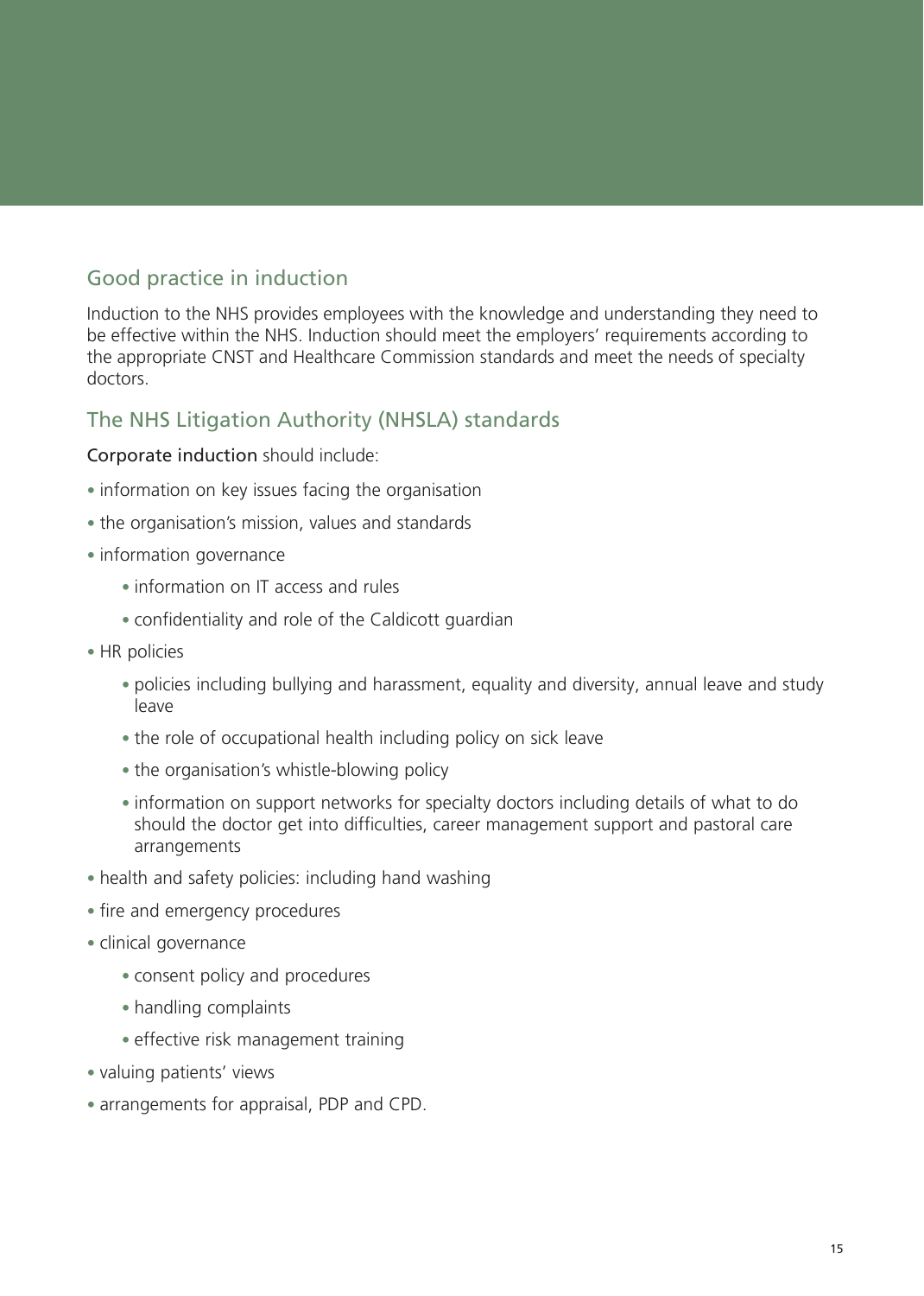Departmental induction should be carried out with a senior member of the medical team; we recommend the consultant to whom the doctor will be working. This induction should include:

• induction to the immediate environment

- introduction to team members and preferred ways of working
- • departmental protocols
- clarification of role and expectations
- agreement of first PDP
- confirmation of job plan
- teaching meetings within the department
- governance and audit meetings within the department
- development opportunities within the department
- familiarity with equipment that the doctor will use in the post.

#### Effective appraisal

Appraisal is an ongoing process that will provide objective and robust assurance that health professionals remain fit to practise both generically and, where appropriate, in their specific area of specialist practice. Doctors are assessed against the standards in *Good Medical Practice*. This process will include an appraisal meeting with a trained appraiser that reflects on performance during the previous year and identifies scope for personal development.

Key features of an effective appraisal meeting are that it:

- • is underpinned by the requirements in *Good Medical Practice*
- occurs at least once a year
- focuses on the individual's effectiveness in their role, and considers professional and personal development
- is supported by evidence of performance, eg from clinical governance and other data. *Good Medical Practice* requires that a doctor maintains a folder or 'portfolio' of information and evidence, drawn from their medical practice
- results in a PDP and each year a review of achievements against the goals set within this plan should inform future personal development plans (see Appendix 2). The PDP should refer to the development needs relating to the job and to the personal development needs of the doctor to ensure an appropriate balance is reached for the individual and the employer
- ensures the appraiser has the authority and influence to support the appraisee in achieving the outcomes agreed in their PDP
- identifies professional development time, study leave opportunities and resources to support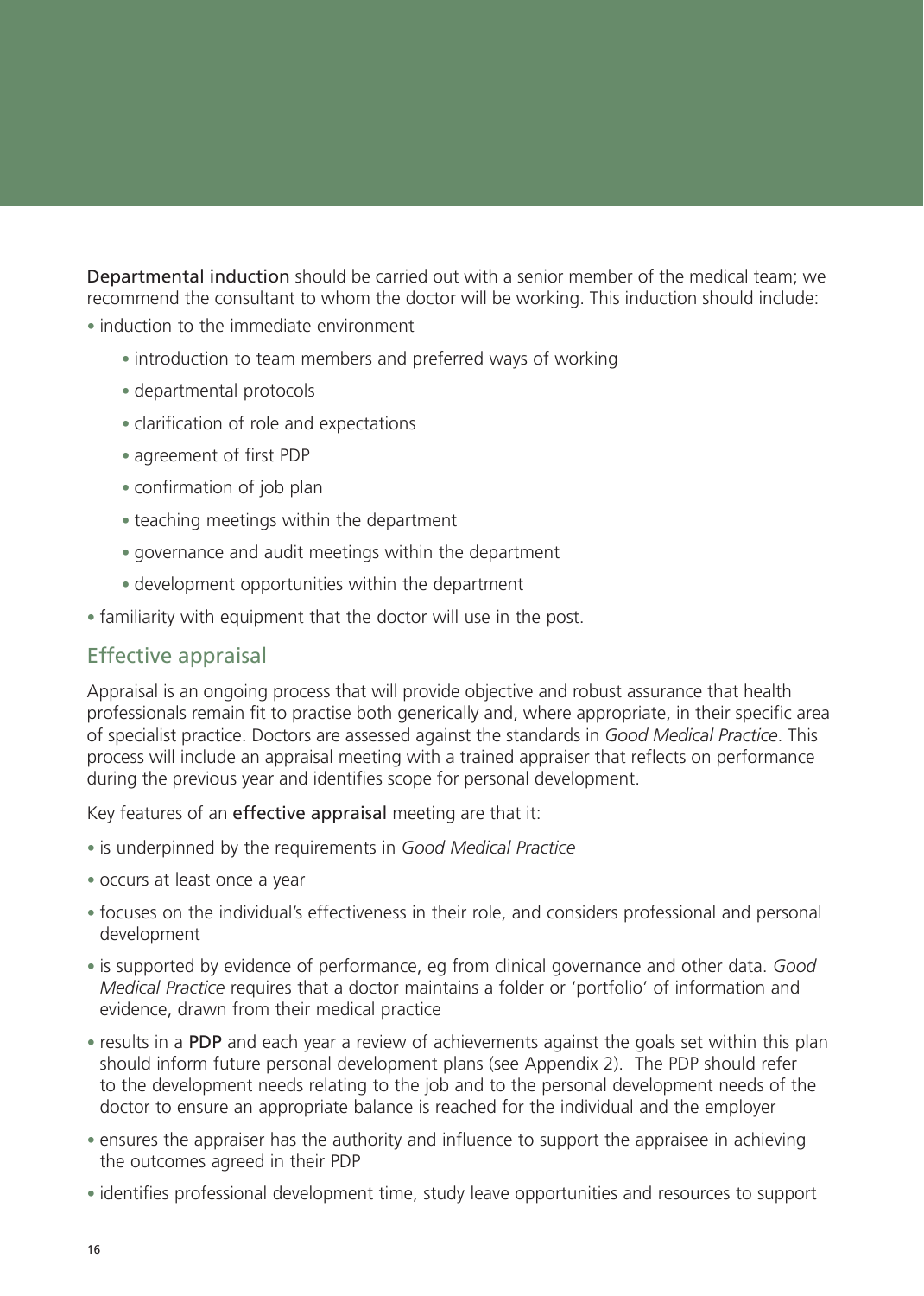the doctor in meeting the outcomes agreed in the PDP

• has documentation which should be aligned with other requirements. For specialty doctors, this will work best when aligned with any GMC revalidation documentation standards and format for applications for entry to the specialist register under Article 14.

### Portfolio of evidence

We recommend a single approach is taken that will satisfy the requirement of the employer/ employee appraisal process, the needs of the individual for revalidation and any need to gather evidence towards an Article 14 application. A single portfolio can address this.

A portfolio of evidence should comprise:

- patient feedback using patient questionnaires
- 360° feedback: from the clinical team and other colleagues
- a record of active participation in CPD.

Other evidence to consider including in the portfolio focusing on the doctor's own contribution to service:

- • evidence of achievement of the standards described in *Good Medical Practice*
- audit data, qualitative and quantitative, relating to their service delivery
- comparative data, using national data where available
- record of direct patient care activity
- record of other activities such as courses or clinical experience outside of the job
- direct evidence of competence: specialty doctors can approach their relevant Medical Royal College for guidance on specialty specific evidence
- skills assessments (using approved assessment tools)
- informal feedback such as letters, comments on work etc.
- reflections on practice
- critical event analysis: demonstrating learning from experience, including near misses and complaints.

The portfolio will also provide the supporting evidence for pay progression within the grade.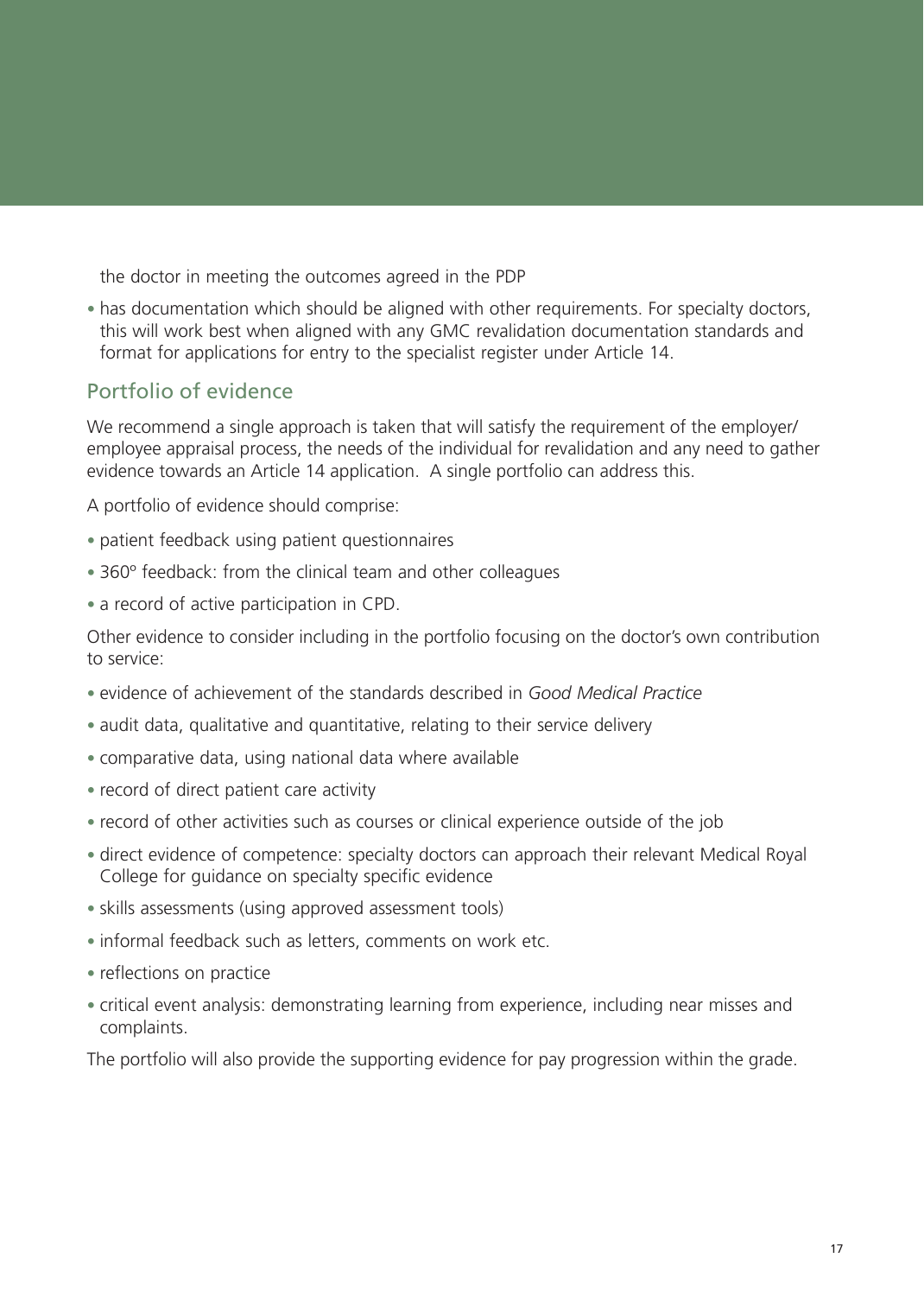### Appraisal resources

#### **The NHS appraisal toolkit**

An electronic toolkit for NHS doctors is available, offering a number of levels of support for appraisers and appraisees, and bringing together advice, guidance, best practice, practical tools and access to a community of peers in the appraisal domain. The toolkit is available at www.appraisals.nhs.uk

#### **Assessment tools**

The GMC and the Medical Royal Colleges are working to produce supportive learning tools including assessment tools for specialty use.

The Medical Assessment Compendium provides a guide and resources on the roles of assessment, with samples and relevant research: www.mac.nhs.uk

Healthcare Assessment Training (HCAT) offers a number of assessments which can be used to support specialty doctor appraisal: www.hcat.nhs.uk

- **SPRAT** is an electronic multi-source feedback tool originally developed to support consultant appraisal. It has subsequently been used in a range of settings for career grade doctors
- **SHEFFPAT** is a patient assessment tool that allows patients to make an assessment of an individual consultation between a patient and a doctor. Feedback from 15-25 consultations is collected and then collated to provide an overview of areas of strength and weakness
- Sheffield assessment instrument for letters (SAIL): where medical record review is felt to be an important component of appraisal evidence. This is a structured rating scale for the assessment of letters from secondary care to GPs and has been shown to improve the quality of letters in a small pilot study.

DISQ (Doctors interpersonal skills questionnaire) is another patient feedback survey which is managed through a company called CFEP-UK (Client- Focused Evaluations Programme). CFEP has worked with the GMC, the National Clinical Assessment Authority (NCAA) and the Clinical Governance Support Team (CGST): www.cfep.co.uk

### Continuing professional development (CPD)

Continuing professional development (CPD) enables an employee to maintain their competence and achieve new development needs identified through the appraisal process. We recommend that job plans for specialty doctors should include at least one programmed activity per week to support CPD. The activity undertaken should support the developments agreed as part of the PDP resulting from the appraisal process.

Guidance on continuing professional development is available from Academy of Medical Royal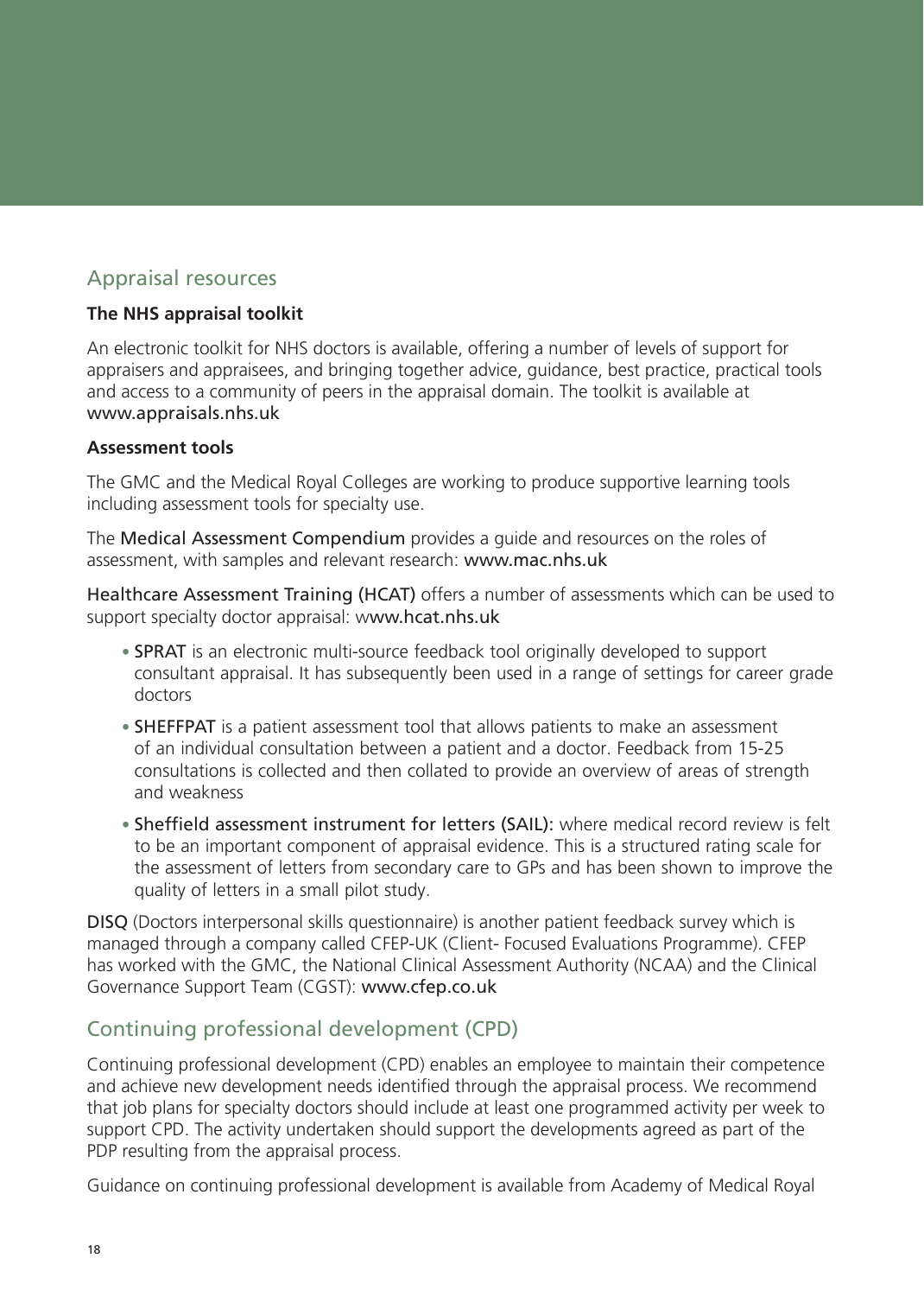#### Colleges (AoMRC).

At different times in a doctor's career more time may be needed to meet the development requirements agreed through the appraisal process. This should be recognised in the job plan.

### Good practice recommendations for induction and appraisal:

• all specialty doctors

- undergo induction to the NHS, corporate and departmental induction
- have an effective annual appraisal
- undergo training in being an appraisee
- have a personal development plan informed by the appraisal with clear objective setting
- should have at least one programmed activity per week to support continuing professional development
- access appropriate professional development and study leave to support the maintenance of and development of skills in a planned way
- should keep a portfolio of evidence
- employers should train experienced specialty doctors to be appraisers
- systems are in place to support specialty doctors gather evidence for their appraisal, including relevant clinical data
- employers use the guidance supplied by the CGST for NHS appraisal
- employers support specialty doctors' appraisals by ensuring they are aware of the resources available to support portfolio development and appraisal such as the NHS appraisal toolkit and assessment tools
- job plans should recognise the time needed to meet the development requirements agreed through the appraisal process.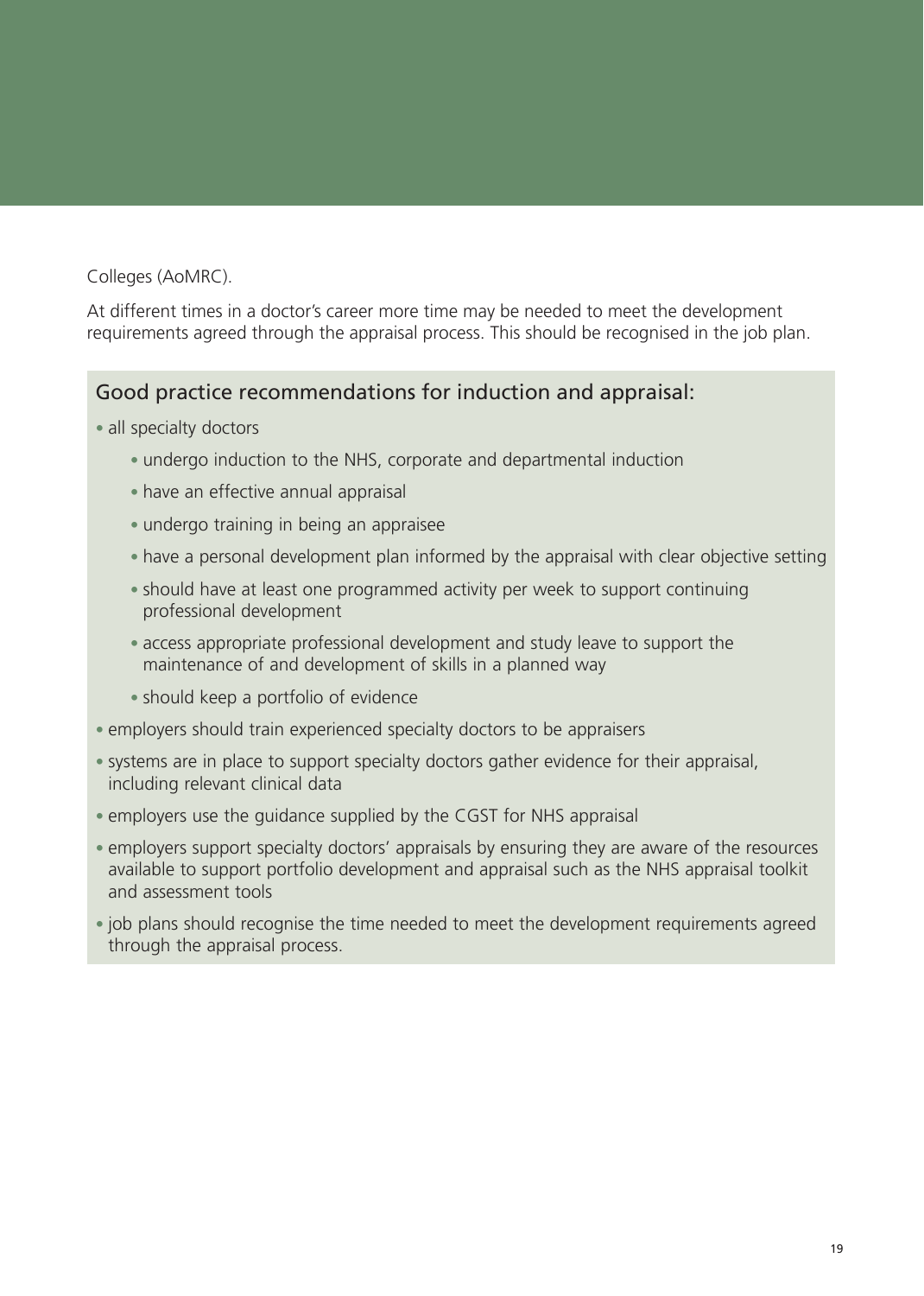# Career management for specialty doctors

### MMC and career support

*Choice and opportunity* recognised the importance of career management for career grade doctors. In 2005, MMC produced a report *Career management: an approach for medical schools, deaneries, royal colleges and trusts,* which provides a framework for the delivery of career management for medical students and doctors.

### Career management initiatives for medical students and doctors

This report set out a model for the delivery of career management initiatives for medical students and doctors. Key aims of this model include having a more supportive infrastructure to aid doctors making career choices, and to create an environment that offers all medical students and doctors access to consistent and appropriate career information and career management support.

The report highlighted the importance to employers in understanding:

- the potential value career management can have on the recruitment and retention of doctors
- how effective career management, particularly in the earlier years of a medical career, can contribute to the further recruitment and retention of doctors later on in their careers
- the value of promoting a more focused and systematic career management culture, which meets the diversity of the medical workforce.

### The job planning process

Specialty doctors should take part in job planning annually, with the opportunity to agree an appropriate job plan with reasonable time negotiated to do what is required. Job planning should be carried out with the clinical director or appropriate person with managerial responsibilities. Evidence of performance against the agreed job plan should feed into the appraisal process. Where there is a departmental or team job planning process specialty doctors should be included.

#### Employer support

Many specialty doctors may have aspirations to develop new skills 'on the job' and to progress to the specialist register. Guidance and support can help these doctors make the right decisions and this will in turn benefit the employer by improving recruitment and retention, and in developing an appropriately skilled workforce.

Employers will be aware that opportunities arise for specialty doctors to compete for entry to specialist training and to compete for other specialty doctor posts that will offer them new opportunities for career development.

Employers should support their specialty doctors by ensuring they know how to access career information and advice within the organisation. This may work best alongside appraisal. Good practice would ensure that every specialty doctor is made aware of what is available to them to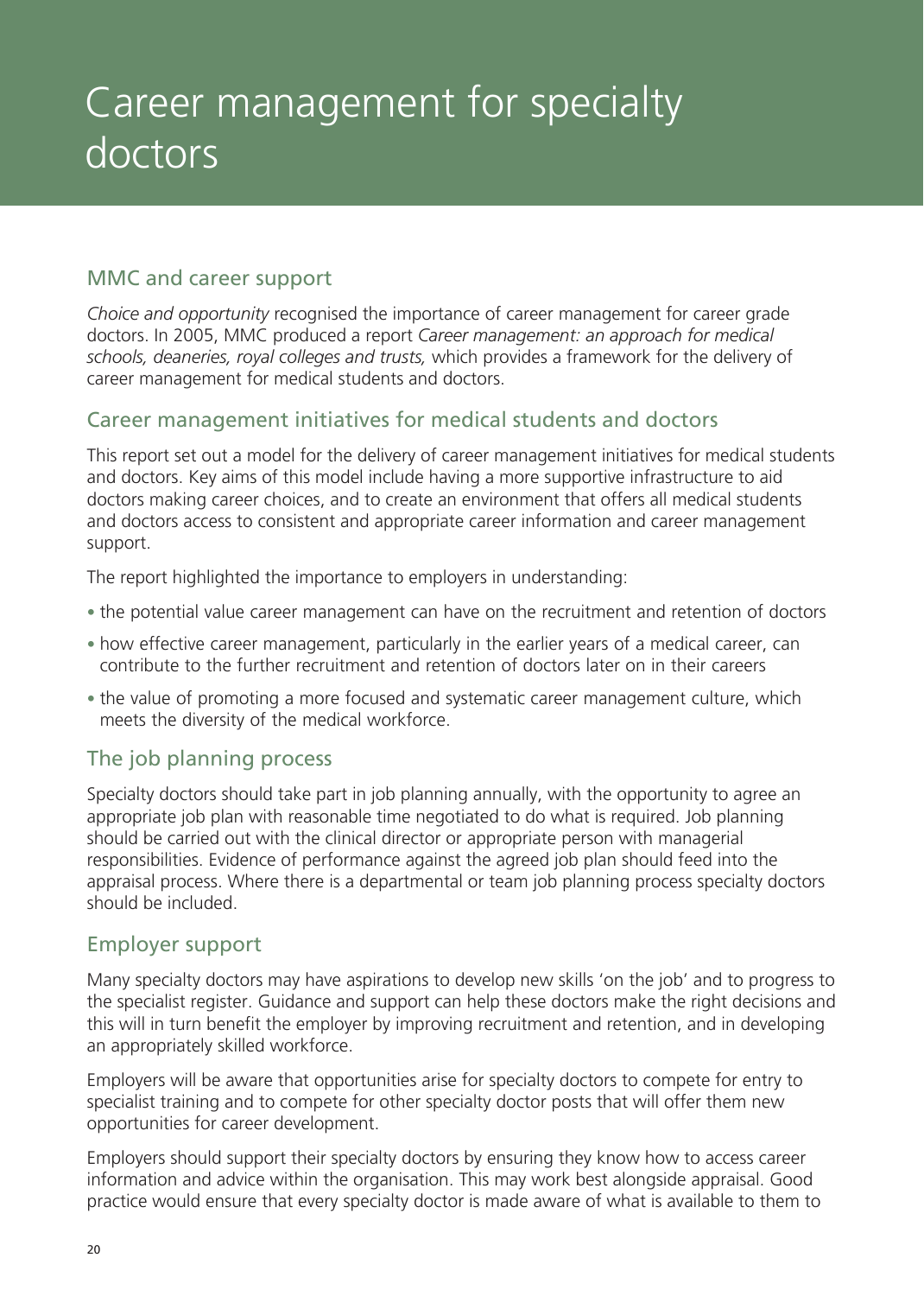support their career management.

Employers will benefit by being informed about the career aspirations of their specialty doctors and will therefore be able to maximise the potential of this workforce within the organisation.

### Good practice recommendations for supporting specialty doctors' career management:

- employers make time available in senior medical staff job plans for effective career discussions to take place with the specialty doctors
- experienced specialty doctors should be trained to act as advisers on career development for less experienced specialty doctors within the organisation
- employers should aim to provide prospective and detailed workforce forecasts that will be pivotal to the provision of basic career information for doctors.
- employers should contribute to the availability and accessibility of online career development initiatives for specialty doctors
- employers should support a career development focus to the specialty doctor appraisal process.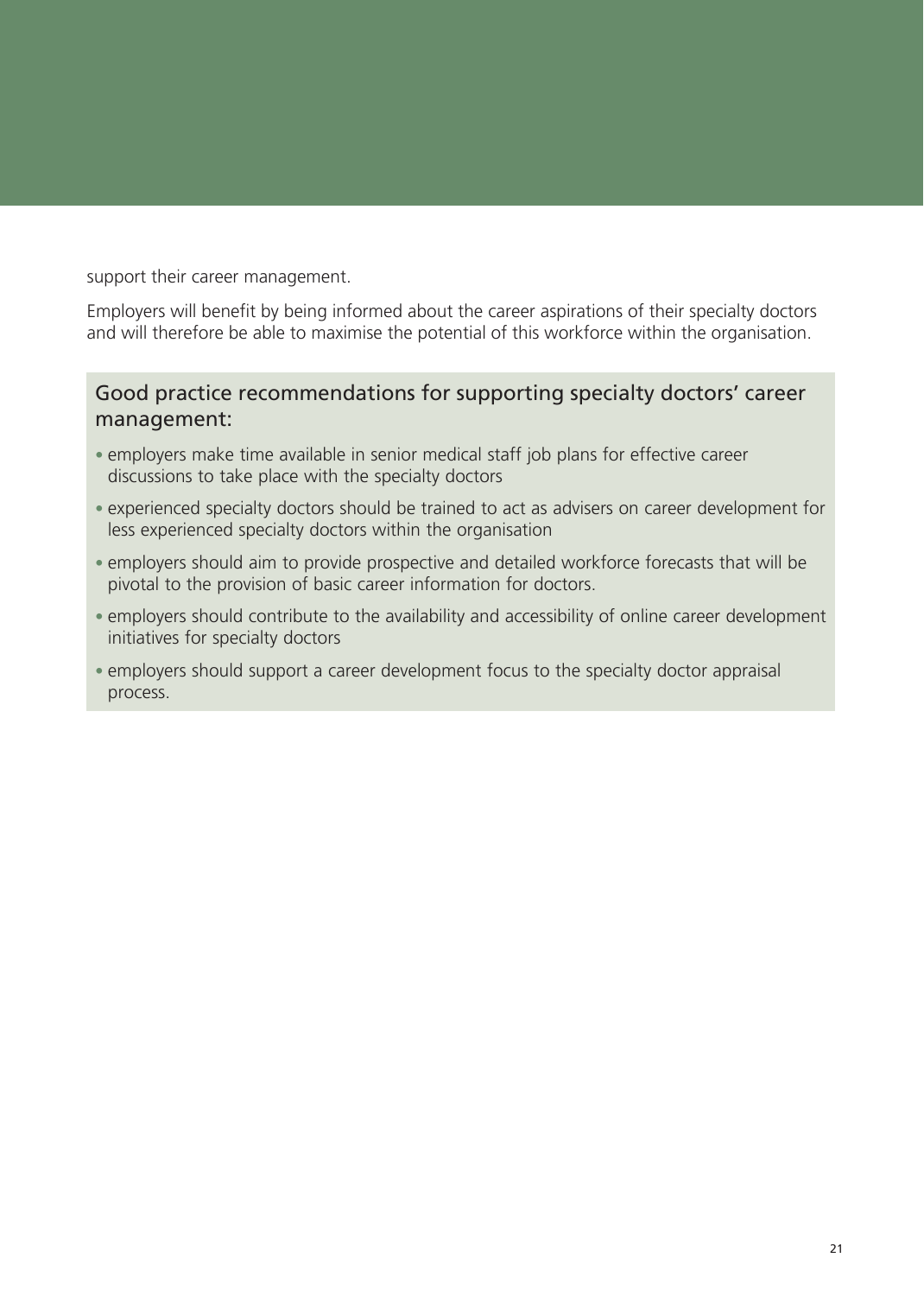# Pastoral care

### Support networks

It will be important for new employees to have an early discussion about their career aspirations, particularly if they feel disappointed by their career progression to date. This discussion should take place with their supervising consultant as early as possible.

As with all employees, specialty doctors should be made aware of support networks available within the employing organisation. The ideal time for this is at induction, where the following should be covered:

- the role of occupational health
- the organisation's policies on bullying and harassment
- the organisation's policies on equality and diversity
- the organisation's whistle-blowing policy
- a contact point for specialty doctors should they have a grievance or run into difficulties.

All specialty doctors should be made aware of how the employer manages doctors in the grade who are underperforming and of the relevant policies that come into play in the event of illness.

Specialty doctors should be fully integrated into clinical teams and into the clinical directorate structure. This will facilitate the development of support networks, ensure specialty doctors are not isolated, and encourage team working.

Specialty doctors should be invited to join meetings or groupings of senior clinical staff, eg medical staff committees.

### Good practice recommendations for pastoral care:

• all specialty doctors should be made aware of:

- trust support networks
- trust HR policies
- the process for doctors who are underperforming
- all specialty doctors are fully integrated into clinical teams with appropriate clinical supervision
- specialty doctors are legitimate participants within their professional group within the employing organisation.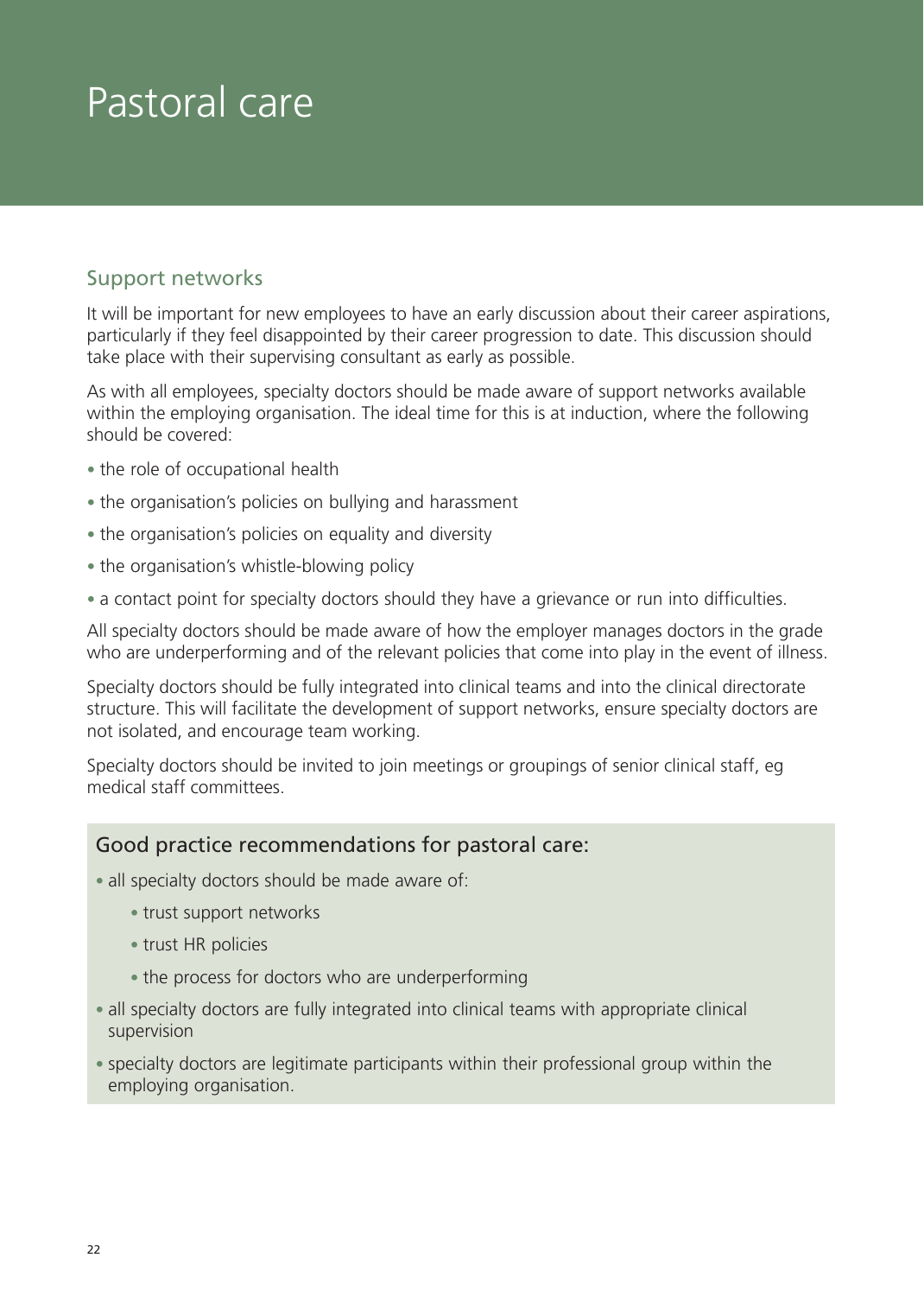# Developing a specialty doctor workforce to meet service needs

Employers will need to work closely with their strategic health authority (SHA) to ensure that any funding provided to support the development of specialty doctors is used effectively to create the structures and processes necessary to provide this support.

This section explores ways in which employers can access development opportunities for specialty doctors to meet service needs. It explores potentially innovative ways in which employers and local workforce planners may work together to enhance development opportunities to meet local service needs.

## Workforce planning

The current understanding at national or SHA level of the career grade doctor workforce is not good.

For example, we do not have detailed information on career grade doctors':

- status and intentions with respect to Article 14/11 applications
- personal aspirations including specialty interest(s)
- • level of skills
- role in service delivery.

If employers and workforce planners are to improve workforce planning to support designing the most effective service to meet local needs, then we need to improve understanding of this group, along with the wider medical workforce.

## Specific skills development

There will be circumstances where specific development needs for a specialty doctor have been identified. Employers should consider development opportunities within the employing organisation, external courses or secondment opportunities that will address the specific need.

#### **Access to e-learning resources**

New developments in electronic learning resources are underway and provide flexibility and accessibility for employers and specialty doctors.

An example is the e-learning initiative: The Radiology Integrated Training Initiative (R-ITI): www.riti.org.uk. This provides the knowledge required for the first three years of core postgraduate radiology training up to FRCR, online. It is available to all UK radiologists, both trainees and specialty doctors.

This work is being further developed to provide e-learning solutions for many specialties and disciplines, with the potential to support CPD and revalidation, and enable accreditation of prior learning.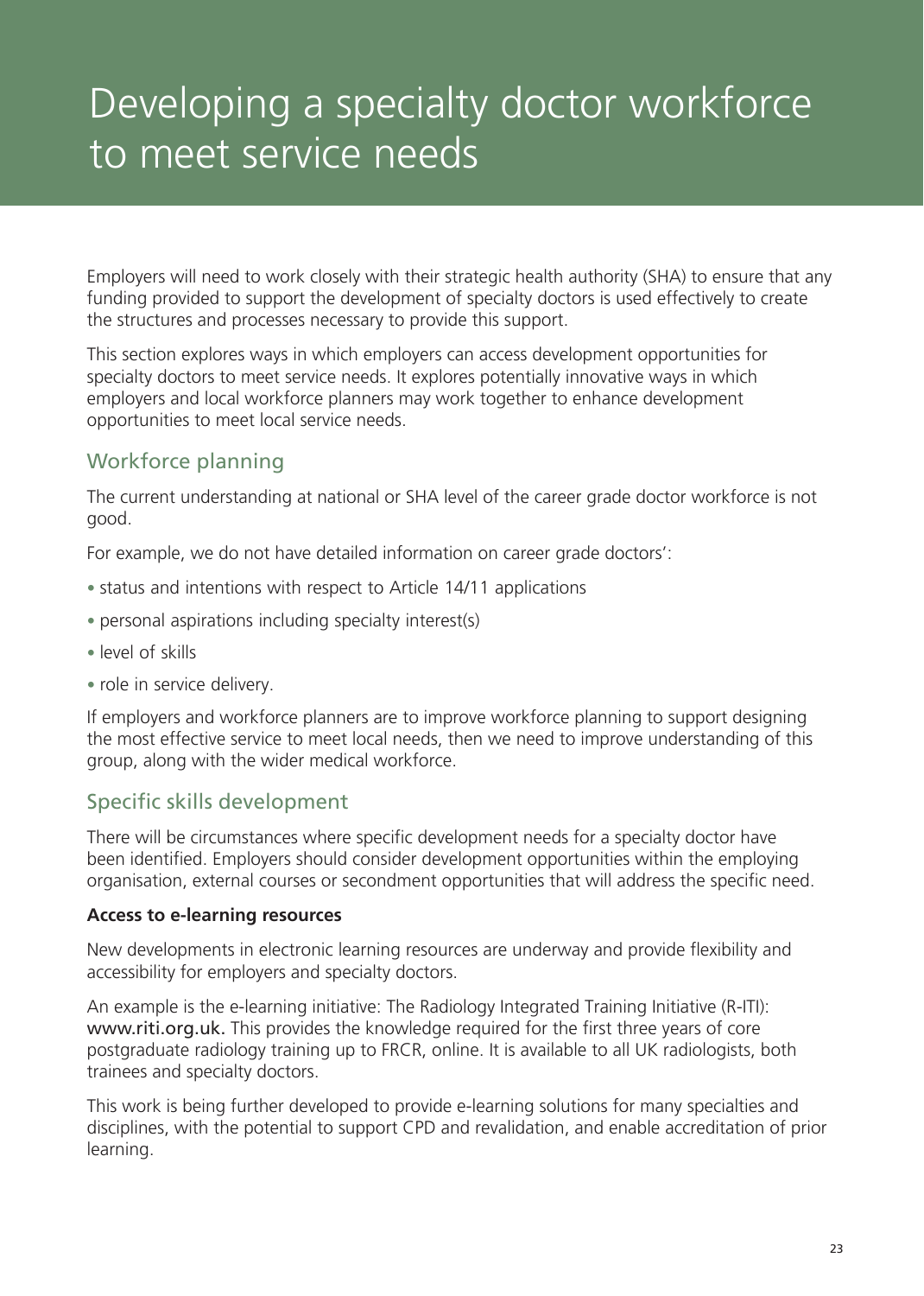#### **Secondment opportunities**

Through a secondment arrangement the doctor could spend an agreed period of time achieving specific objectives in another unit, which may be within the organisation or in another organisation.

Opportunities may include:

- a time-limited post
- a clinic or theatre placement
- commitment to a specific unit for a defined number of programmed activities.

This could be facilitated in the following ways:

- working with the SHA to maximise the use of development opportunities, using capacity within the system
- brokering between employers, with each offering opportunities resulting in a swap agreement
- using CPD and study leave time to facilitate learning 'on the job' in a specific service delivery unit. This could be with the host organisation or another
- considering opportunities in the independent sector.

### Supporting progression to the specialist register

#### - where this meets local workforce planning needs

There are two routes to the GMC's specialist register for a specialty doctor.

- Certificate of Completion of Training (CCT): successful completion of training programmes leading to the award of a CCT (or CESR if the doctor has undertaken part of their training abroad). A specialty doctor can apply for appropriate specialty training vacancies that are advertised if they meet the person specification to do so. Should a specialty doctor choose to apply for a training grade post and be successful in gaining entry to a training programme, they will, of course, need to resign from their specialty doctor post to pursue specialty training.
- Certificate of Eligibility for the Specialist Register (CESR): doctors may choose to pursue the Article 14 route to the specialist register while working in a specialty doctor post.

It is the responsibility of a specialty doctor to decide if and when they are ready to apply under Article 14 for entry to the specialist register. Any doctor wishing to apply will benefit from having a supportive employer.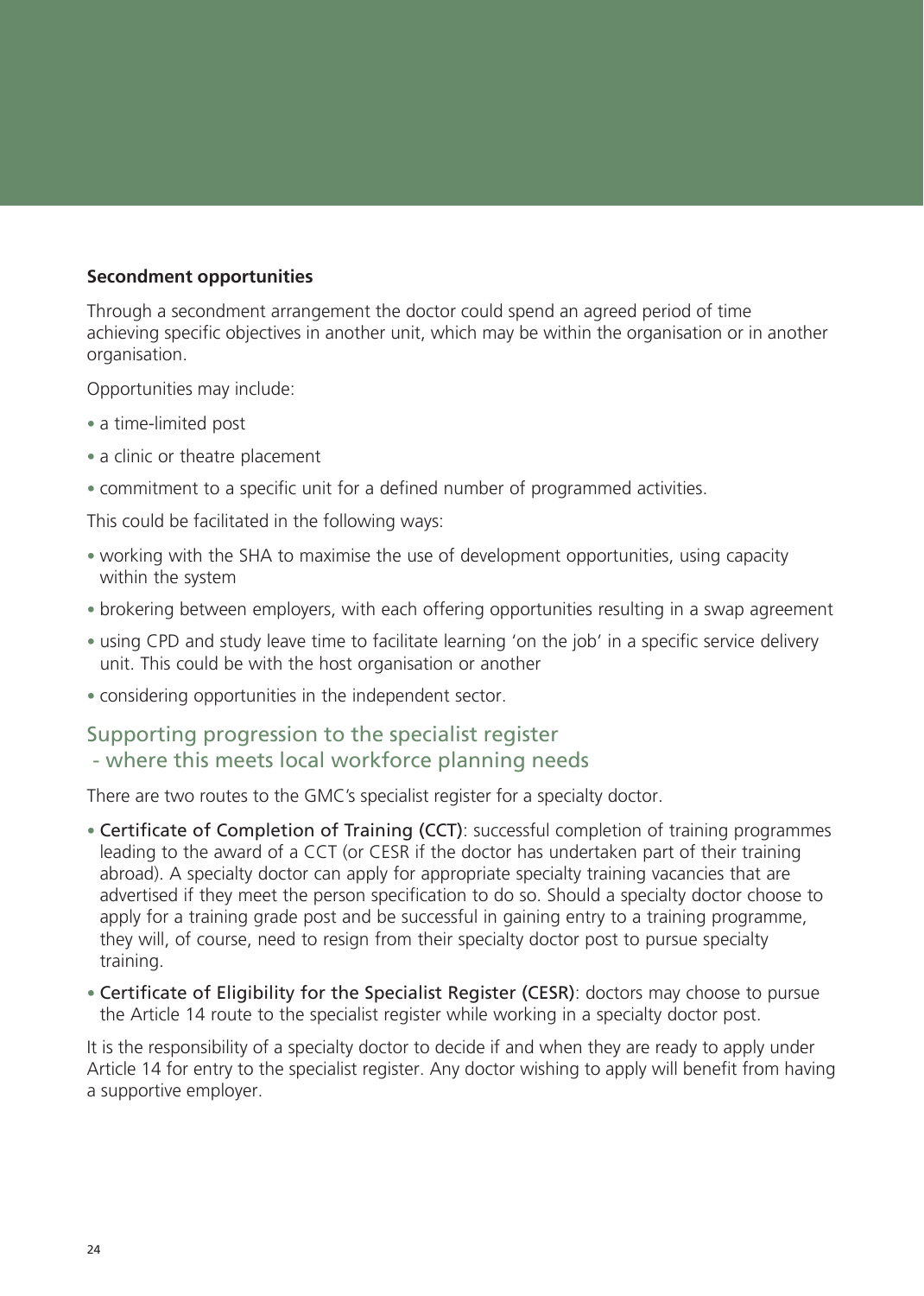The standard set by PMETB for all doctors to enter the specialist register is the same whatever the route: CCT or CESR. Specialty doctors are more likely to apply through the Article 14 route for a CESR and will need to demonstrate to PMETB that they have the same broad ranging skills as a doctor who holds a CCT.

Doctors who have not followed a PMETB approved GP training programme can apply to join the GP Register under Article 11 for a Certificate confirming eligibility for General Practice Registration (CEGPR).

#### **Why should employers support specialty doctors to gain the necessary evidence and experience for a successful application under Article 14?**

Employers and the wider NHS need an effective workforce to deliver a high-quality service. Working with their employees, employers can support their development to ensure staff potential is maximised and the quality of service delivery is improved. For employers this will work best when they can see a particular local workforce need being met, but equally can benefit the trust's reputation as a supportive employer, thus improving future recruitment and retention and increasing the level of skill of their specialty doctors.

Most employers will wish to support a specialty doctor who aspires to progress to the specialist register. This can be done by assisting the specialty doctor to access the necessary experience and gather the necessary evidence to help them meet the requirements of an Article 14 application.

It may not be possible to do this 'on the job', where the opportunities to develop the necessary skills are not available. Employers may therefore seek other opportunities to support their employee.

This approach is likely to be successful where there is an identified workforce need that fits with the doctor's aspirations, timescale, skill and specialty.

Employer's options include:

- agreeing a secondment to a personalised training/development opportunity for a period of time
- support for formalised assessment to support their submission for an Article 14 application
- supporting the requirements following a PMETB assessment which indicates additional training and/or assessment.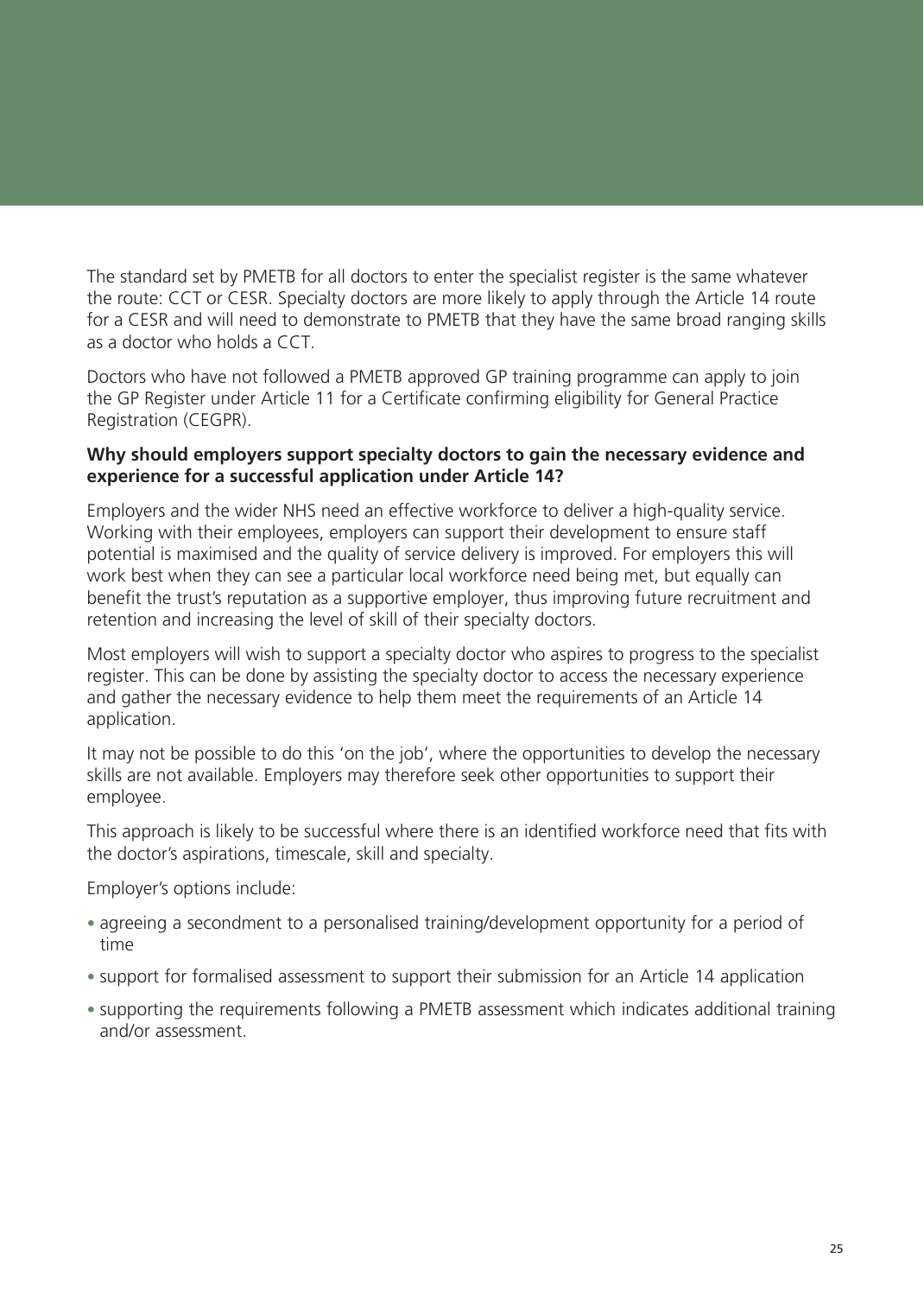### Good practice recommendations in developing a specialty doctor workforce to meet service needs:

- Improved data on the specialty doctor workforce is needed for the benefit of all parties:
	- employers should keep an up-to-date database of their specialty doctors and their development plans (this is supported by the NHS appraisal toolkit)
	- SHAs and employers work to create a database of local specialty doctors' skills, aspirations and Article 14 status, with employers' development needs to support local workforce planning.
- Employers and SHAs should work to maximise development and training opportunities for specialty doctors, particularly where this fits with the local service need.
- Employers should support speciality doctors in their efforts to meet the requirements of Article 14 applications to PMETB through support of progressive development within the post and gathering of necessary evidence, particularly when this fits in with local workforce planning requirements.
- Employers will need to work closely with their SHAs to ensure that any funding allocated to support the development of specialty doctors is used effectively to create the structures and processes necessary to support the development of specialty doctors.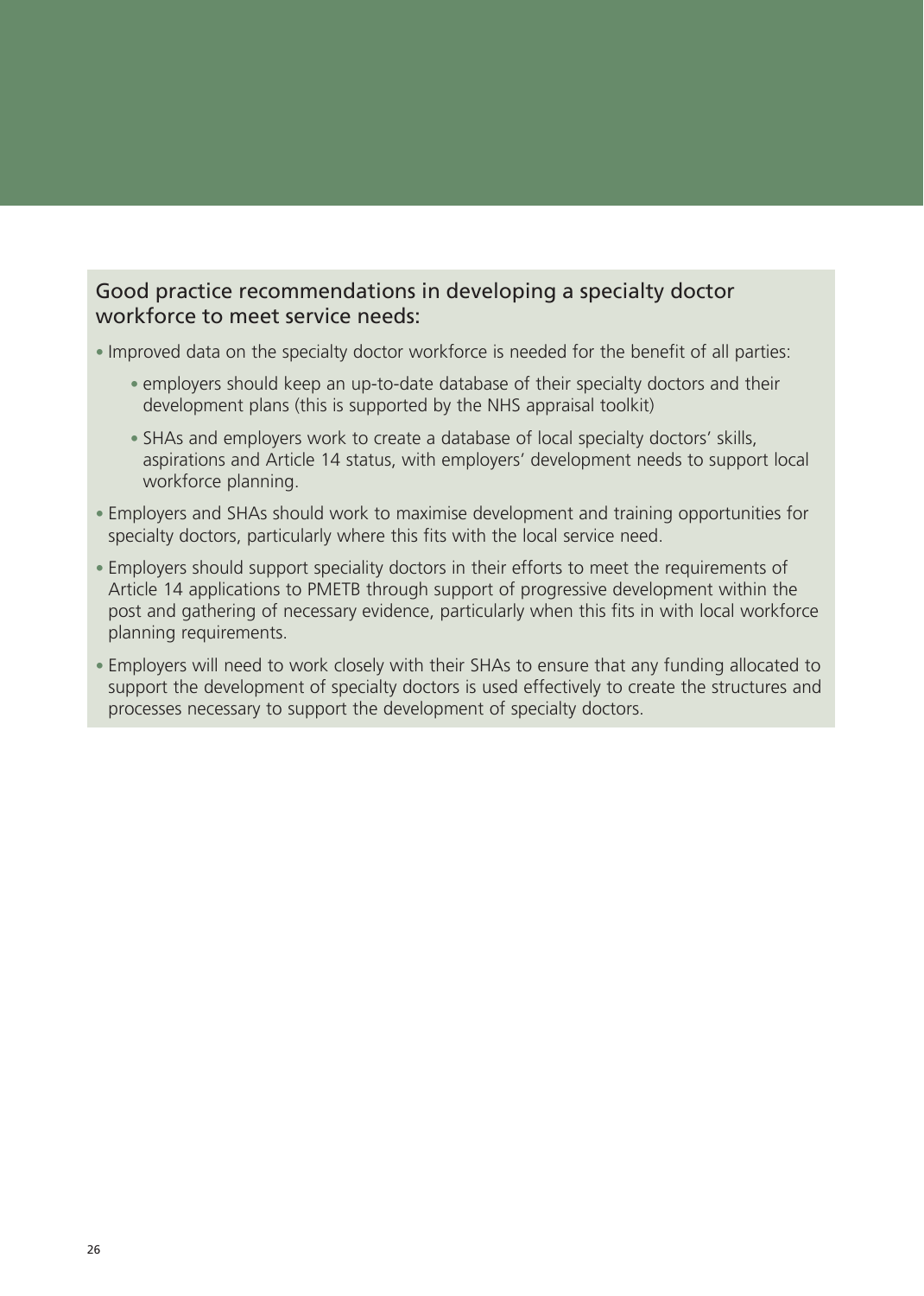# Appendix 1: standard person specification for a specialty doctor post

| <b>Entry criteria</b>         | <b>Essential</b>                                                                                                                                                                                                                                                                                                                    | <b>Desirable</b> | Assess by                             |
|-------------------------------|-------------------------------------------------------------------------------------------------------------------------------------------------------------------------------------------------------------------------------------------------------------------------------------------------------------------------------------|------------------|---------------------------------------|
| <b>Qualifications</b>         | MBBS or equivalent medical qualification                                                                                                                                                                                                                                                                                            |                  | А                                     |
| <b>Eligibility</b>            | Eligible for full registration with the GMC<br>at time of appointment.                                                                                                                                                                                                                                                              |                  | A, HS                                 |
|                               | Evidence of achievement of Foundation<br>competencies by time of appointment in<br>line with GMC standards in Good Medical<br>Practice including:                                                                                                                                                                                   |                  |                                       |
|                               | · good clinical care                                                                                                                                                                                                                                                                                                                |                  |                                       |
|                               | • maintaining good medical practice                                                                                                                                                                                                                                                                                                 |                  |                                       |
|                               | • good relationships and communication<br>with patients                                                                                                                                                                                                                                                                             |                  |                                       |
|                               | • good working relationships with<br>colleagues                                                                                                                                                                                                                                                                                     |                  |                                       |
|                               | • good teaching and training                                                                                                                                                                                                                                                                                                        |                  |                                       |
|                               | • professional behaviour and probity                                                                                                                                                                                                                                                                                                |                  |                                       |
|                               | • delivery of good acute clinical care.                                                                                                                                                                                                                                                                                             |                  |                                       |
|                               | Evidence of achievement of ST1/CT1<br>competences in a relevant specialty at time<br>of application and likelihood of achieving<br>ST2/CT2 competences in a relevant<br>specialty by the start date of the post (see<br>notes on page 31).                                                                                          |                  |                                       |
|                               | Eligibility to work in the UK.                                                                                                                                                                                                                                                                                                      |                  |                                       |
| <b>Fitness to</b><br>practise | Applicant's knowledge is up to date and is<br>fit to practise safely                                                                                                                                                                                                                                                                |                  | A (see notes<br>on page 31),<br>R, HS |
| Language skills               | All applicants to have demonstrable<br>skills in written and spoken English<br>that are adequate to enable effective<br>communication about medical topics with<br>patients and colleagues, which could be<br>demonstrated by one of the following:<br>• applicants have undertaken<br>undergraduate medical training in<br>English |                  | А                                     |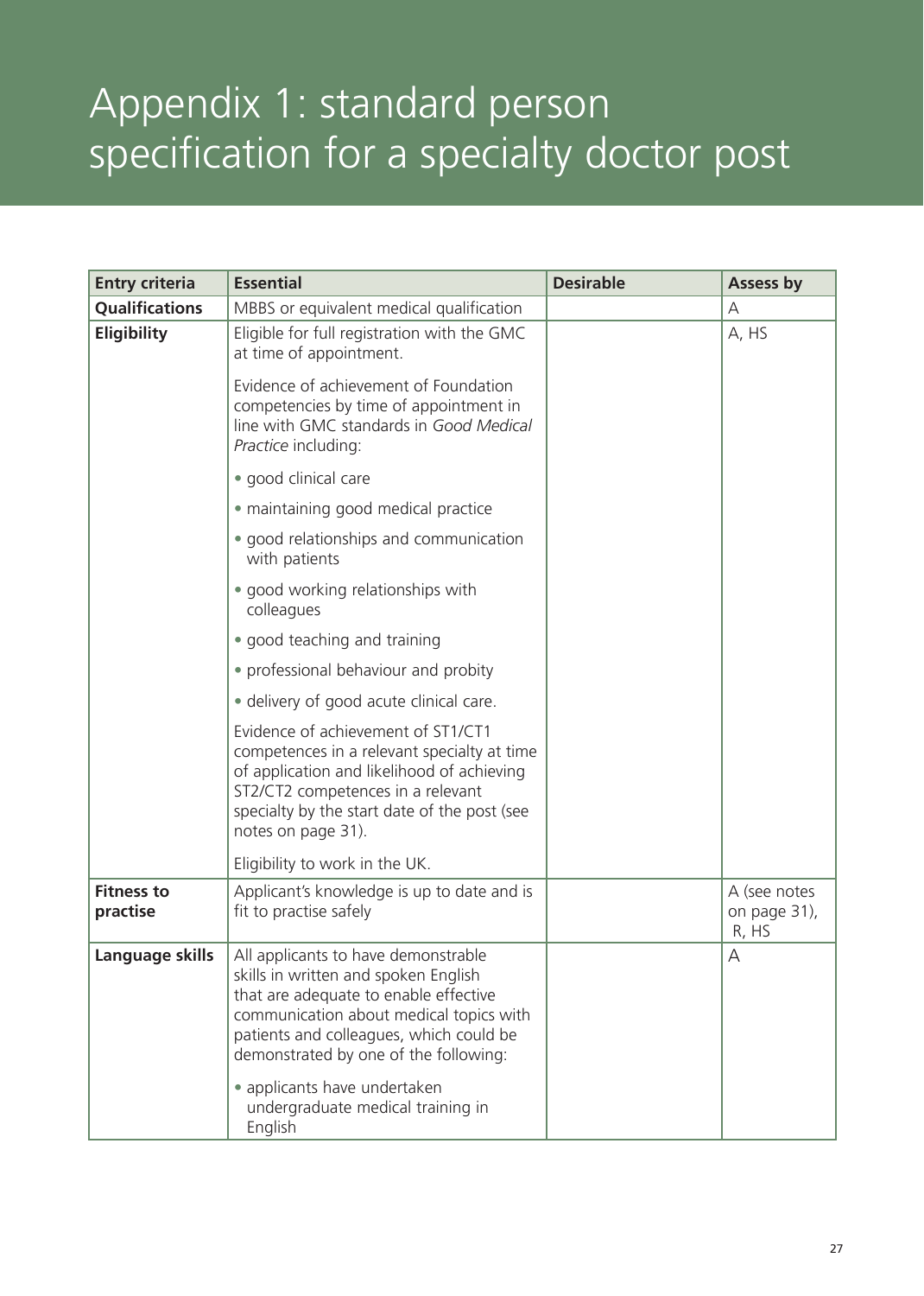| <b>Entry criteria</b>                                 | <b>Essential</b>                                                                                                                                                                                       | <b>Desirable</b>                                                | Assess by     |  |
|-------------------------------------------------------|--------------------------------------------------------------------------------------------------------------------------------------------------------------------------------------------------------|-----------------------------------------------------------------|---------------|--|
| Language skills<br>(continued)                        | • applicants have scores in the academic<br>International English Language Testing<br>System (IELTS) or equivalent equal to<br>those required for recruitment to MMC<br>specialty training programmes. |                                                                 |               |  |
|                                                       | If applicants believe that they have adequate<br>communication skills but do not fit into<br>one of the examples they need to provide<br>evidence (see notes on page 31).                              |                                                                 |               |  |
| <b>Health</b>                                         | Meets professional health requirements (in<br>line with GMC standards in Good Medical<br>Practice).                                                                                                    |                                                                 | A, P, HS      |  |
| <b>Application</b><br>completion                      | ALL sections of application form FULLY<br>completed                                                                                                                                                    |                                                                 | A             |  |
| <b>Clinical skills</b><br>(see notes on<br>page 31)   | Acute care safe: up-to-date ALS. Hospital<br>at night team working/experience. Out of<br>hours experience relevant to the job.                                                                         | ALS instructors<br>certificate                                  | A, P, C, I, R |  |
|                                                       | Relevant specialty clinical knowledge:<br>capacity to apply sound clinical knowledge<br>relevant to the job, specialty knowledge<br>exam.                                                              | Specialty knowledge<br>exam                                     |               |  |
|                                                       | Clinical judgement: experience in making<br>clinical decisions and managing risk. Knows<br>when to seek help, able to prioritise clinical<br>need.                                                     |                                                                 |               |  |
|                                                       | Practical skills: shows aptitude for practical<br>skills, required in the job.                                                                                                                         |                                                                 |               |  |
|                                                       | Proven ability to work effectively in<br>different clinical settings required in the<br>job.                                                                                                           |                                                                 |               |  |
| <b>Specialty</b><br>specific skills<br>related to the | Essential specialty specific competences for<br>the post should be listed here (see notes on<br>page 32) along with required evidence.                                                                 | NB: Some skills may<br>not be essential<br>but would enhance    | A, P, C, I, R |  |
| post                                                  | Help can be found at relevant specialty<br>websites and at www.pmetb.org.uk                                                                                                                            | the appeal of the<br>candidate and these<br>can be listed here. |               |  |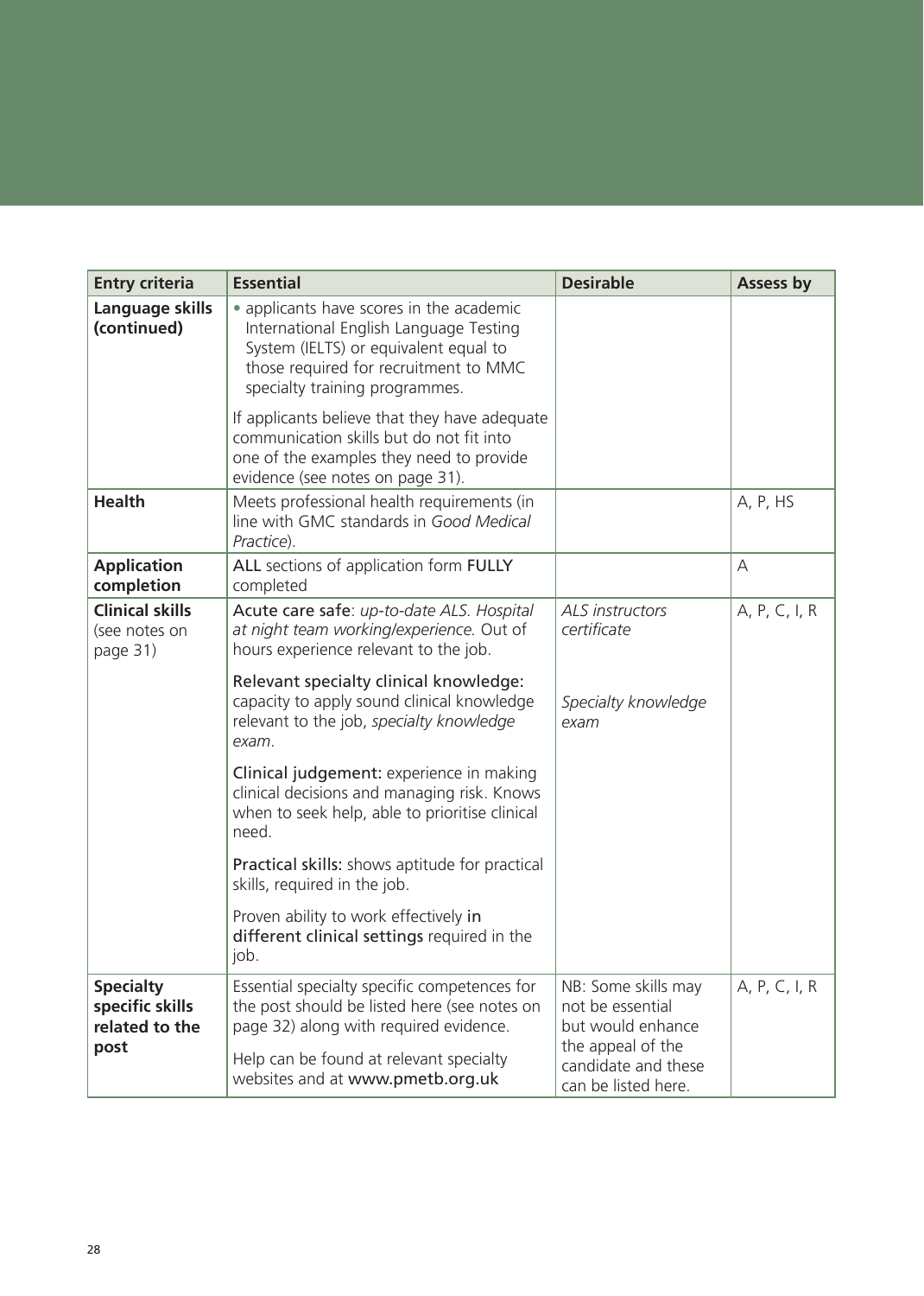| <b>Entry criteria</b>                                                                      | <b>Essential</b>                                                                                                                                                                                                                                                                                            | <b>Desirable</b>                                                                                                                                                               | <b>Assess by</b> |
|--------------------------------------------------------------------------------------------|-------------------------------------------------------------------------------------------------------------------------------------------------------------------------------------------------------------------------------------------------------------------------------------------------------------|--------------------------------------------------------------------------------------------------------------------------------------------------------------------------------|------------------|
| <b>Specialty</b><br>specific skills<br>related to<br>the post<br>(continued)               | Input should be sought from the clinical<br>and/or medical director.                                                                                                                                                                                                                                        |                                                                                                                                                                                |                  |
| <b>Commitment</b><br>to clinical<br>governance/<br>improving<br>quality of<br>patient care | Clinical governance: Capacity to be alert<br>to dangers or problems. Demonstrates<br>awareness of good decision making. Aware<br>of own limitations. Track record of engaging<br>in clinical governance: reporting errors,<br>learning from errors.<br>Audit: evidence of active participation in<br>audit. | Research skills:<br>demonstrates<br>understanding of the<br>principles of research,<br>evidence of relevant<br>academic and research<br>achievements (see<br>note on page 32). | A, I             |
|                                                                                            | Teaching: evidence of interest and<br>experience in teaching where required in the<br>job (see notes on page 32).                                                                                                                                                                                           | Teaching: evidence of<br>experience in teaching<br>where required in the<br>job.                                                                                               |                  |
| <b>Communication</b><br>skills                                                             | <b>Effective communication skills:</b><br>demonstrates clarity in written/spoken<br>communication and capacity to adapt<br>language as appropriate to the situation.<br>Empathy and sensitivity: capacity to listen<br>and take in others' perspectives.                                                    | 360° feedback<br>Patient survey<br>feedback and<br>reflections (see notes<br>on page 32)                                                                                       |                  |
|                                                                                            | Works in partnership with patients:<br>always considers patients preferences when<br>discussing treatment options.                                                                                                                                                                                          |                                                                                                                                                                                |                  |
|                                                                                            | Always considers the full impact of clinical<br>decisions on the patients. Practice shared<br>decision making.                                                                                                                                                                                              |                                                                                                                                                                                |                  |
|                                                                                            | Directs and supports patients to access the<br>information they need to support decision<br>making.                                                                                                                                                                                                         |                                                                                                                                                                                |                  |
| <b>Personal skills</b>                                                                     | Team working: demonstrated experience<br>working in a team, values the input of other<br>professionals in the team.                                                                                                                                                                                         | Leadership skills:<br>experience in<br>leadership                                                                                                                              | A, I, R          |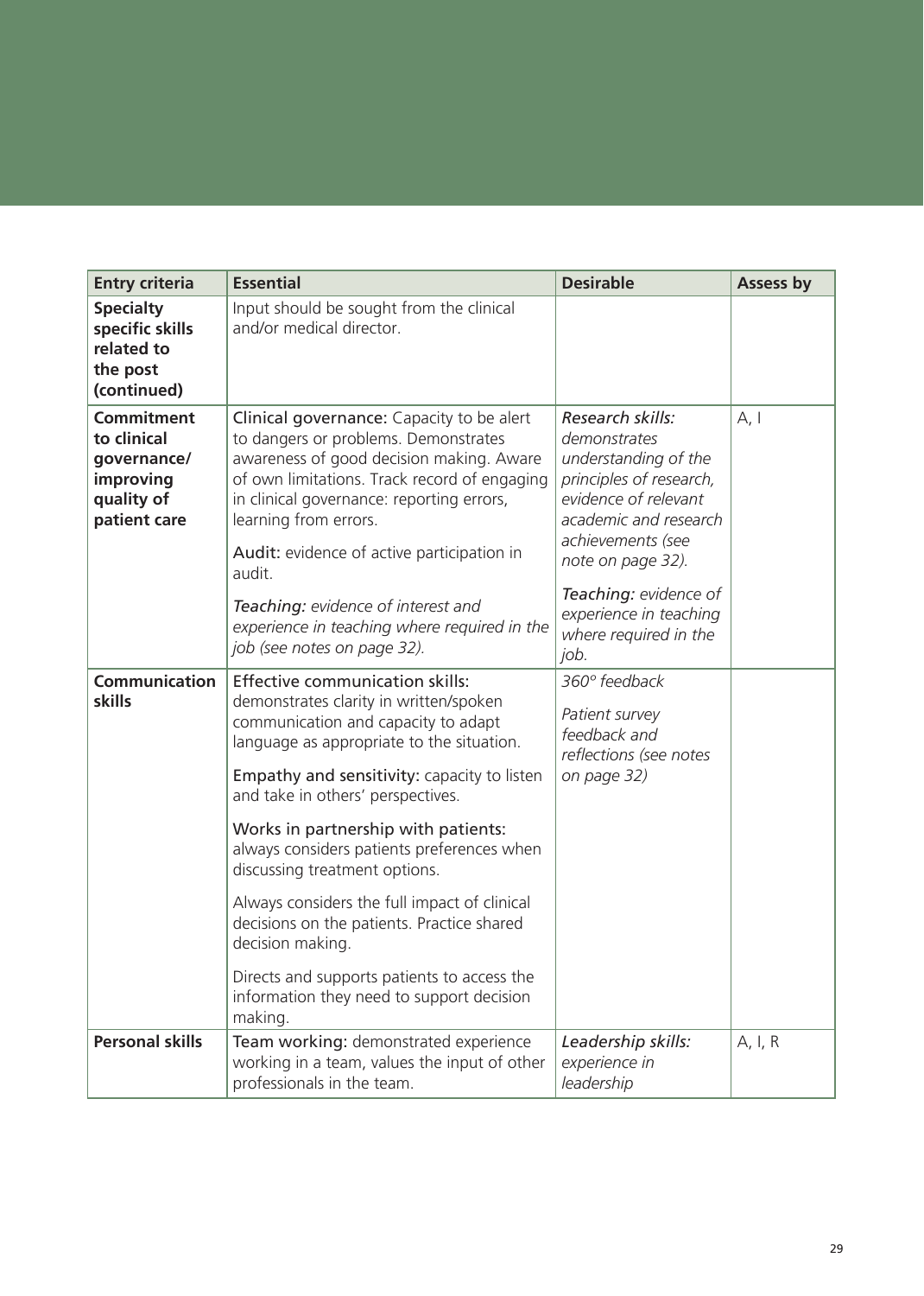| <b>Entry criteria</b>                                          | <b>Essential</b>                                                                                                                                                                                                                                                                                                                                                                                                                                                                                                                                                                                                                                                                                                                                                                                                                           | <b>Desirable</b>                                                                                                                                        | Assess by |  |
|----------------------------------------------------------------|--------------------------------------------------------------------------------------------------------------------------------------------------------------------------------------------------------------------------------------------------------------------------------------------------------------------------------------------------------------------------------------------------------------------------------------------------------------------------------------------------------------------------------------------------------------------------------------------------------------------------------------------------------------------------------------------------------------------------------------------------------------------------------------------------------------------------------------------|---------------------------------------------------------------------------------------------------------------------------------------------------------|-----------|--|
| <b>Personal skills</b><br>(continued)                          | Managing others and team involvement:<br>capacity to work co-operatively with<br>others and demonstrate leadership when<br>appropriate. Capacity to work effectively in<br>multi-professional teams.<br>Coping with pressure: capacity to operate<br>under pressure. Demonstrates initiative and<br>resilience to cope with setbacks and adapt<br>to rapidly changing circumstances.<br>Problem solving and decision making:<br>capacity to use logical/lateral thinking to<br>solve problems and make decisions.<br>Organisation and planning: capacity to<br>organise oneself and prioritise own work.<br>Demonstrates punctuality, preparation and<br>self-discipline. Understands importance of<br>information technology.<br>Flexible approach to work: able to<br>adapt and work with employers to deliver<br>improved patient care. | Demonstrates skills<br>needed for effective<br>delegation within the<br>team: 360° feedback<br>Driver with a valid<br>license (see notes on<br>page 32) |           |  |
|                                                                | Equality and diversity: promotes equality<br>and values diversity.                                                                                                                                                                                                                                                                                                                                                                                                                                                                                                                                                                                                                                                                                                                                                                         |                                                                                                                                                         |           |  |
| <b>Probity</b>                                                 | Professional integrity and respect for<br>others: capacity to take responsibility<br>for own actions and demonstrate a non-<br>judgmental approach towards others.<br>Displays honesty, integrity, awareness of<br>confidentiality and ethical issues.                                                                                                                                                                                                                                                                                                                                                                                                                                                                                                                                                                                     |                                                                                                                                                         | A, I, R   |  |
| <b>Commitment</b><br>to ongoing<br>professional<br>development | Learning and personal development:<br>demonstrates interest in the specialty<br>required for the job. Demonstrates a<br>commitment to maintaining professional<br>skills and knowledge relevant to the job (see<br>notes on page 32).<br>Demonstrates a willingness to fully engage<br>in appraisal. Self-awareness and ability to<br>accept and learn from feedback.                                                                                                                                                                                                                                                                                                                                                                                                                                                                      | Extracurricular<br>activities/achievements<br>relevant to the job<br>Specialty exams (see<br>notes on page 32)                                          | A, I, P   |  |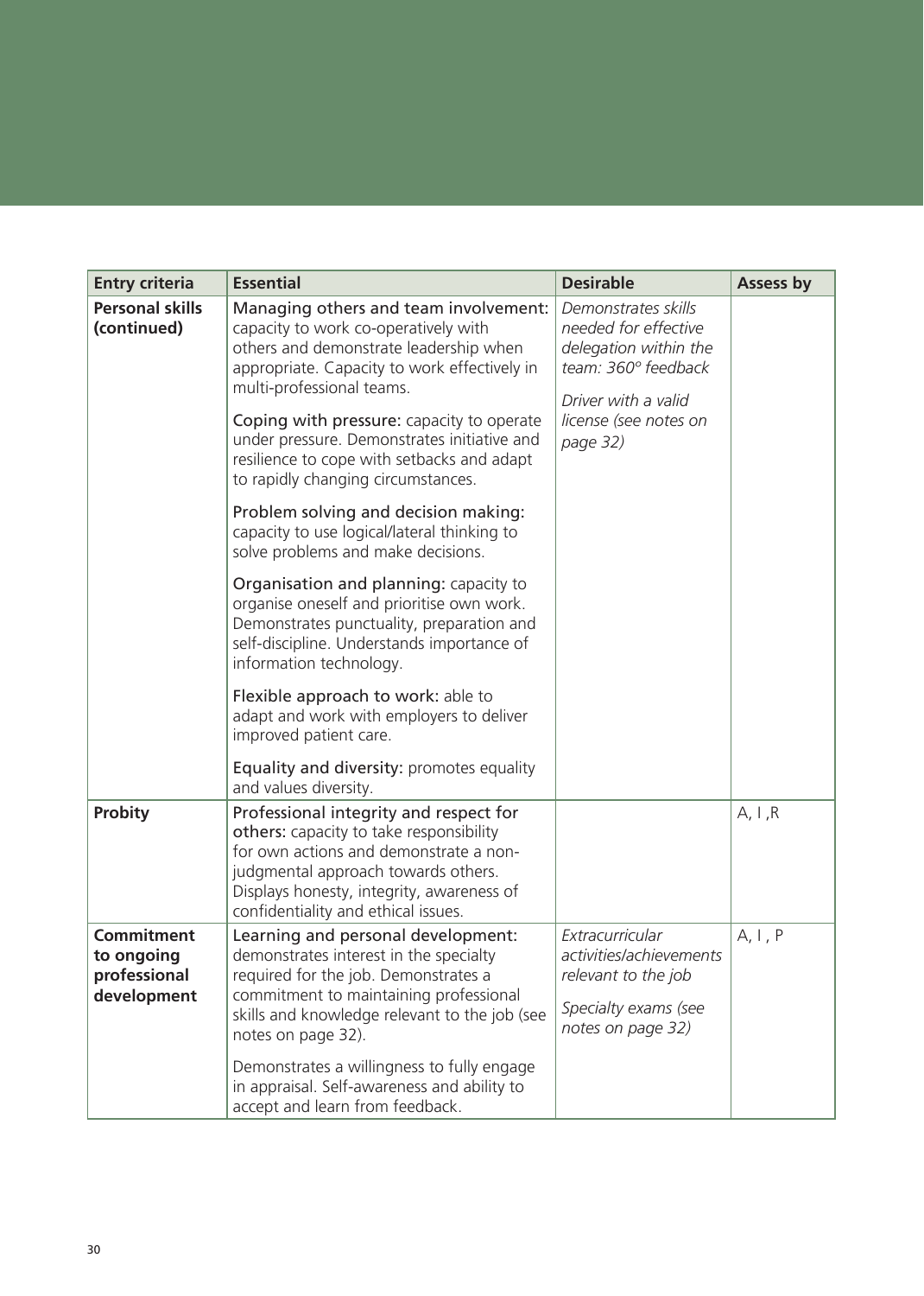| <b>Entry criteria</b>         | <b>Notes</b>                                                                                                                                                                                                                                                                                                                                                                                        |
|-------------------------------|-----------------------------------------------------------------------------------------------------------------------------------------------------------------------------------------------------------------------------------------------------------------------------------------------------------------------------------------------------------------------------------------------------|
| Eligibility                   | ST1/CT1 and ST2/CT2 training is delivered either through specialty training or<br>through completion of two FTSTA fixed term specialty training appointment (FTSTA)<br>years delivering equivalent of levels one and two of ST/CT.                                                                                                                                                                  |
|                               | Please check with the clinical director because in some specialties successful<br>completion of two years of specialty or core training at levels one and two may not<br>provide the employer with a doctor with the right skills to perform effectively in a<br>specialty doctor post.                                                                                                             |
| <b>Fitness to</b><br>practise | A record of the GMC number and a declaration of no conditions on the license to<br>practice or referrals to the GMC can be included on the application form.                                                                                                                                                                                                                                        |
| Language skills               | The GMC requires all candidates for PLAB to satisfy their proficiency in English. By<br>law, the GMC are not allowed to test the language proficiency of EEA nationals<br>(other than the UK), Swiss nationals and a couple of other groups exercising their<br>rights of free movement within the EEA.                                                                                             |
|                               | Most people are required to take the academic version of IELTS. A pass in IELTS is<br>valid for two years. This standard is recommended for all doctors working within<br>the NHS and is particularly important when recruiting doctors who have not<br>previously worked in the UK.                                                                                                                |
| <b>Clinical skills</b>        | It is expected that all doctors working out of hours and in an acute care setting<br>should be acute care safe; demonstrated through an up-to-date ALS certificate or<br>equivalent. This standard may not be essential for doctors working in community<br>settings. However, all doctors should be able to demonstrate that they are acute<br>care safe and up to date in resuscitation training. |
|                               | An appropriate level of knowledge and application of this knowledge is essential<br>for all doctors to be safe practitioners. It may not be essential for a specialty doctor<br>to have passed a college exam but providing evidence of their knowledge and<br>application of this knowledge should be required as part of the recruitment process                                                  |
|                               | Some jobs require specific clinical skills and personal attributes. These can be<br>demonstrated through previous assessments such as manual dexterity and binocular<br>vision required in some specialties: the clinical director will advise you.                                                                                                                                                 |
|                               | This can be adapted depending on the job: an employer can specify outpatients,<br>community, theatre outreach etc.                                                                                                                                                                                                                                                                                  |
|                               | We recommend that all doctors work to the same standard. When a particular skill<br>is required in a particular specialty doctor post then the employer can refer to the<br>relevant college guidance and set a minimum standard of competence for the post<br>thus maintaining the standard of patient care.                                                                                       |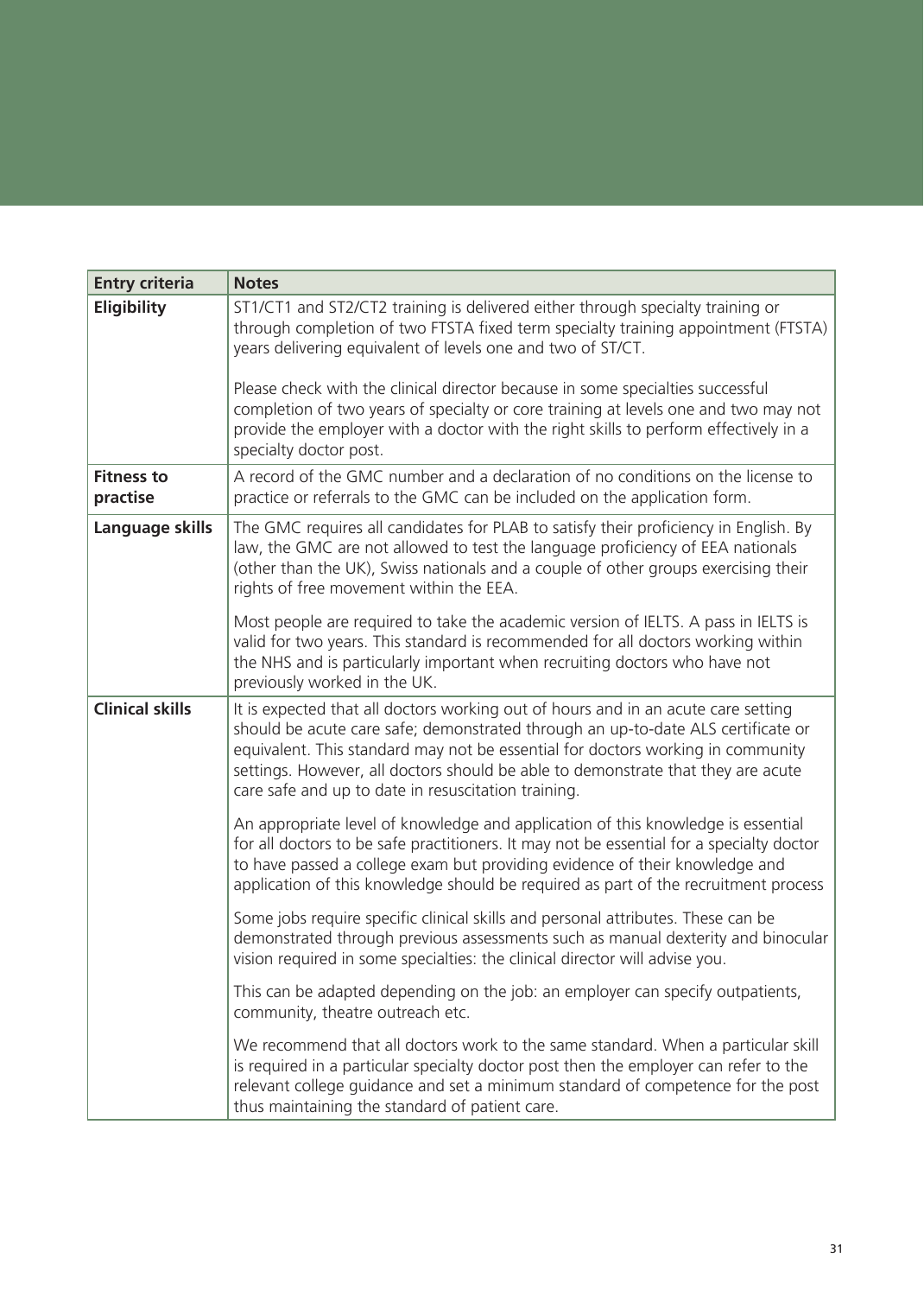| <b>Entry criteria</b>                                                                      | <b>Notes</b>                                                                                                                                                                                                                                                                                                                                                                                                                                                |
|--------------------------------------------------------------------------------------------|-------------------------------------------------------------------------------------------------------------------------------------------------------------------------------------------------------------------------------------------------------------------------------------------------------------------------------------------------------------------------------------------------------------------------------------------------------------|
| <b>Specialty</b><br>specific skills<br>related to the<br>post                              | We recommend that all doctors work to the same standard. When a particular skill<br>is required in a particular specialty doctor post then the employer can refer to the<br>relevant college guidance and set a minimum standard of competence for the post<br>thus maintaining the standard of patient care.                                                                                                                                               |
| <b>Commitment</b><br>to clinical<br>governance/<br>improving<br>quality of<br>patient care | This section provides the employer with an opportunity to describe additional<br>features of the post that may make it attractive to candidates or to support the trust<br>in delivering other requirement such as teaching and training.<br>Research skills are only likely to be relevant where there is a research component to<br>the post, although a candidate may use their research experience to demonstrate<br>their commitment to the specialty. |
| <b>Communication</b><br><b>skills</b>                                                      | As patient feedback is not yet an essential part of a doctor's assessment in training,<br>hard evidence may not be available. However, attitudes can be assessed at interview<br>and the portfolio may be submitted if it provides evidence of this. In the future we<br>can expect to see the development of patient feedback tools to support this work,<br>which is a key part of any doctors' practice in the modern NHS.                               |
| <b>Personal skills</b>                                                                     | If driving is a necessary part of the job this should be specified.                                                                                                                                                                                                                                                                                                                                                                                         |
| <b>Commitment</b><br>to ongoing<br>professional<br>development                             | Demonstrated commitment through appraisal. Personal development evident in<br>application form and through work and training experience, courses attended,<br>engagement with teaching during training.<br>College exams demonstrate a commitment and that a standard has been reached.<br>However, we recommend they are desirable rather than essential for these posts                                                                                   |
|                                                                                            | because not all ST1/CT1 and ST2/CT2 doctors will have the training to achieve<br>the college exams in some specialties. Where a college exam is a pre-requisite of<br>completion of ST1/CT1 and ST2/CT2 then an employer can consider this essential.                                                                                                                                                                                                       |

r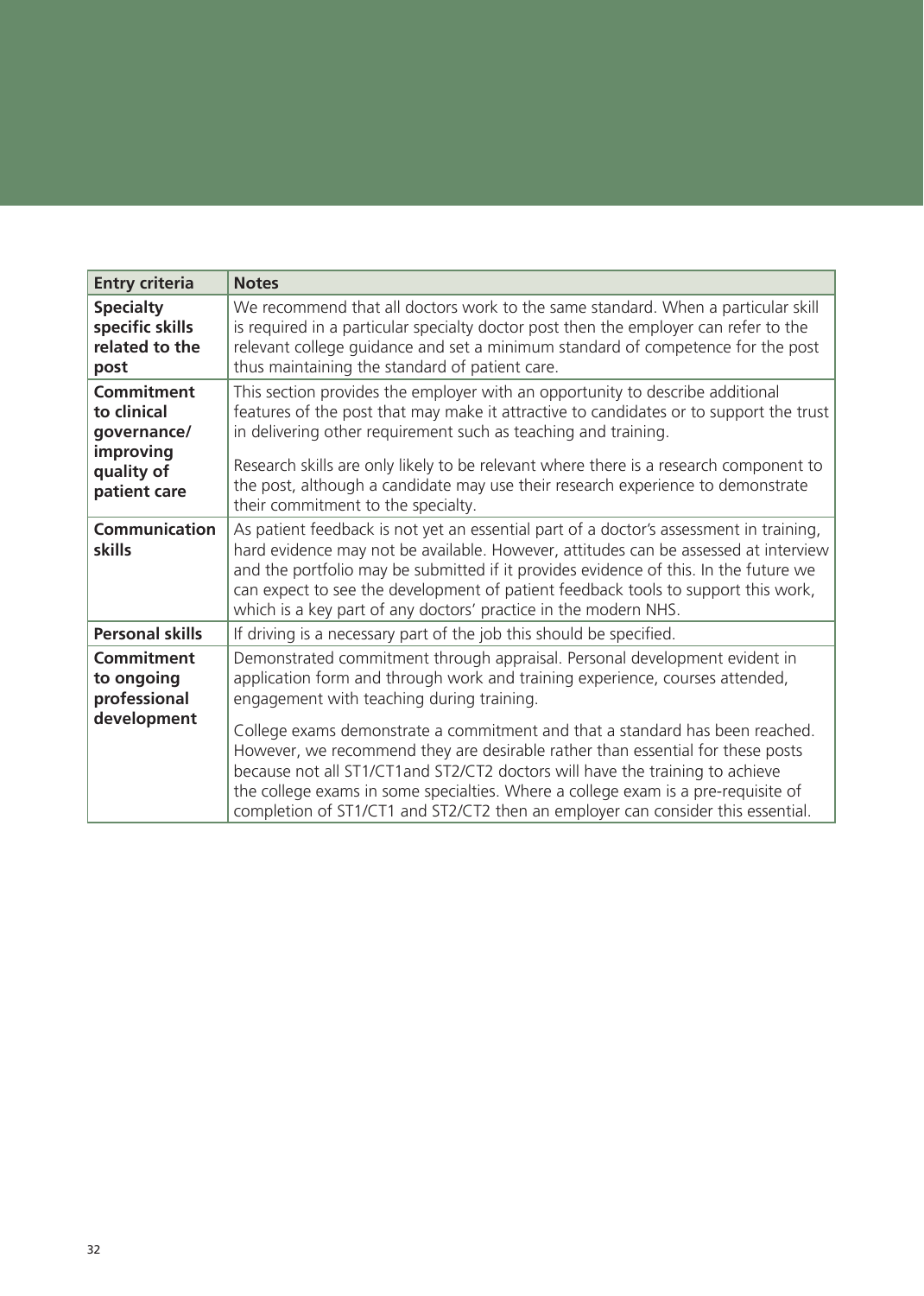## Key

A = application form,

HS = pre-employment check and health screening

 $I =$  interview,

P = portfolio

C = other documented evidence eg certificate, exam

 $R =$  references

Italics = recommended but not essential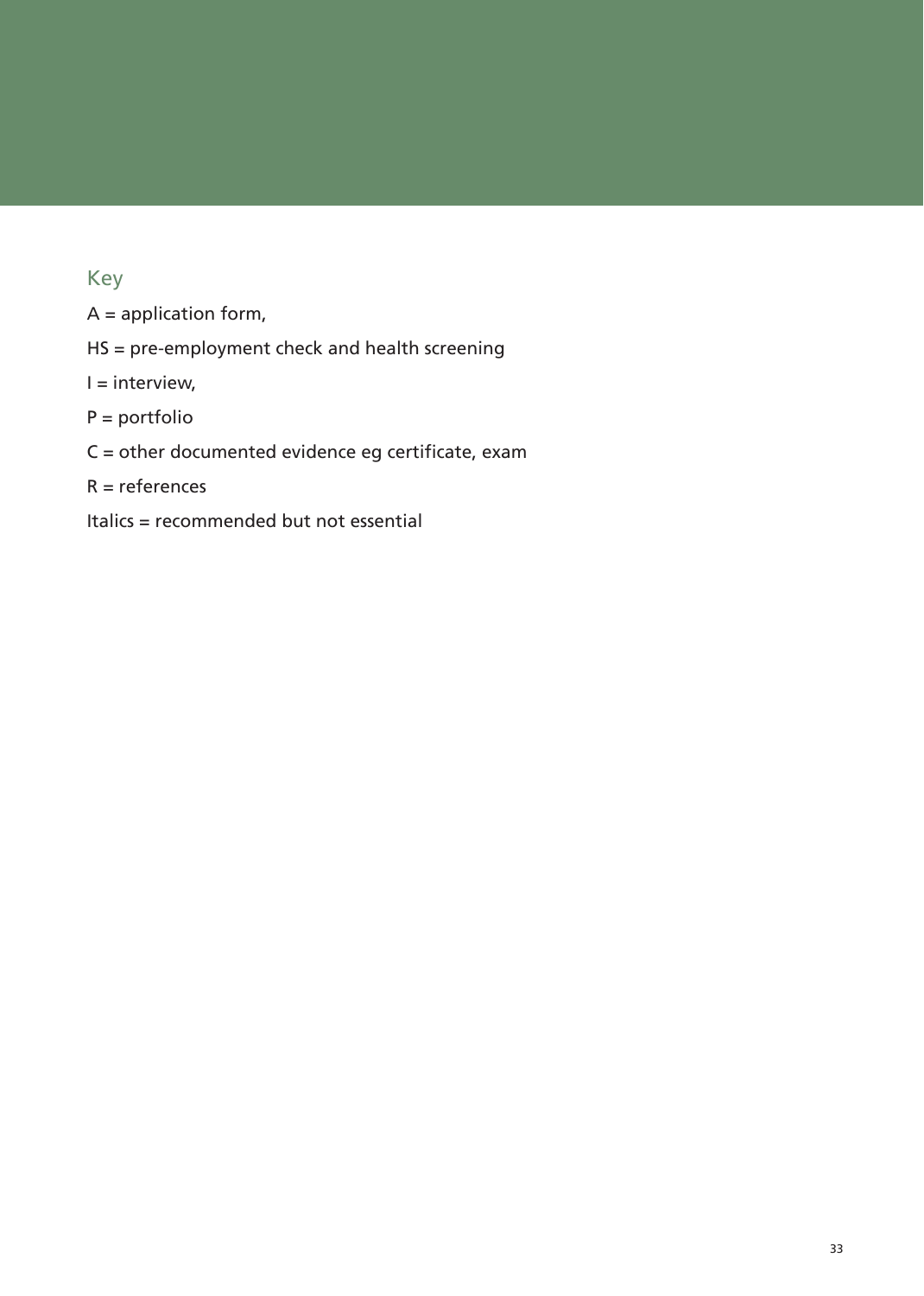# Appendix 2: template for personal development plan

The complete set of DH appraisal documentation is available at: www.dh.gov.uk/en/managingyourorganisation/Humanresourcesandtraining/ EducationTrainingandDevelopment/Appraisals/index.htm

The appraiser and appraisee should identify key development objectives for the year ahead, which relate to the appraisee's personal and/or professional development.

The important areas to cover are:

- action to maintain skills and the level of service to patients
- action to develop or acquire new skills
- action to change or improve existing practice.

| <b>What development</b><br>needs do I have? | How will I<br>address them?                                                    | Date by which I<br>plan to achieve the<br>development goal                       | <b>Outcome</b>                                                                     | <b>Completed</b>                                                                     |
|---------------------------------------------|--------------------------------------------------------------------------------|----------------------------------------------------------------------------------|------------------------------------------------------------------------------------|--------------------------------------------------------------------------------------|
| Explain the need.                           | Explain how<br>you will take<br>action and what<br>resources you will<br>need? | The date agreed<br>with your appraiser<br>for achieving the<br>development goal. | How will your<br>practice change<br>as a result of the<br>development<br>activity? | Agreement<br>from your<br>appraiser that<br>the development<br>need has been<br>met. |
| 1                                           |                                                                                |                                                                                  |                                                                                    |                                                                                      |
| $\overline{2}$                              |                                                                                |                                                                                  |                                                                                    |                                                                                      |
| 3                                           |                                                                                |                                                                                  |                                                                                    |                                                                                      |
| 4.etc                                       |                                                                                |                                                                                  |                                                                                    |                                                                                      |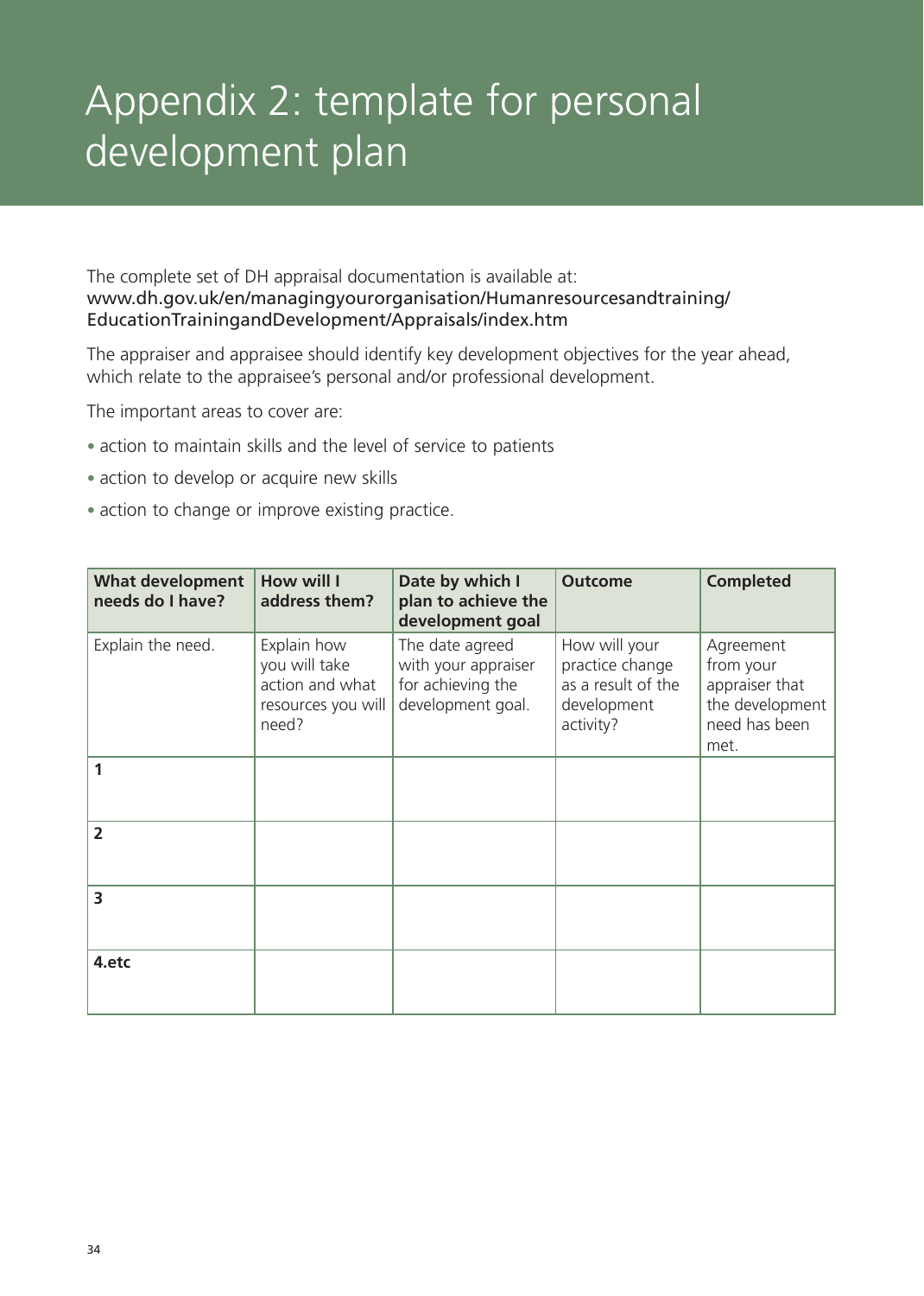# Appendix 3: resources and further reading

## Bibliography

Academy of Medical Royal Colleges AoMRC). 2005. *The ten principles: a framework for continuing professional development*.

DH. 2003. *Choice and opportunity: modernising medical careers for non consultant career grade doctors*: www.dh.gov.uk

DH. 2001. *Working together, learning together: a framework for lifelong learning for the NHS*

DH. 2004. *Standards for better health*.

DH. 2000. *Equipped to care*: the safe use of medical devices in the 21st century.

DH. 2005. *Saving lives: a delivery programme to reduce Healthcare associated infection including MRSA*.

DH. 2005/6. *NHS Institute for Innovation and Improvement: priorities 2005/6*.

Health Professions Council. 2004. *Standards of education and training*.

National Audit Office, DH. 2005. *A safer place for patients: learning to improve patient safety*.

National Patient Safety Agency (NPSA). 2004. *Clean your hands campaign*: www.npsa.nhs.uk

NHS Litigation Authority. 2006. *Risk management standards for acute trusts: pilot version*.

### **Weblinks**

Academy of the Medical Royal Colleges (AoRMC).2005. *The ten principles: a framework for continuing professional development*.

#### www.aomrc.org.uk/news.aspx

AoMRC. Links to the Royal Colleges: www.aomrc.org.uk/pages/links.htm

British Medical Association (BMA) report on Staff and Associate Specialist grade appraisal: www.bma.org.uk/ap.nsf/Content/SASappraisalsurvey~process?OpenDocument&Highligh t=2,appraisal

Career Grade Doctor Appraisal Forum: www.appraisalsupport.nhs.uk/files2/CGDAF%20Background%20paper.pdf

DH. 2000. *A health service of all the talents: developing the NHS workforce. Consultation document on the review of workforce planning.* www.dh.gov.uk/assetRoot/04/08/02/58/04080258.pdf

DH. 2001. *A health service of all the talents: developing the NHS workforce. Response to the consultation*.

www.dh.gov.uk/PublicationsAndStatistics/Publications/PublicationsPolicyAndGuidance/ PublicationsPolicyAndGuidanceArticle/fs/en?CONTENT\_ID=4003182&chk=dv6U7n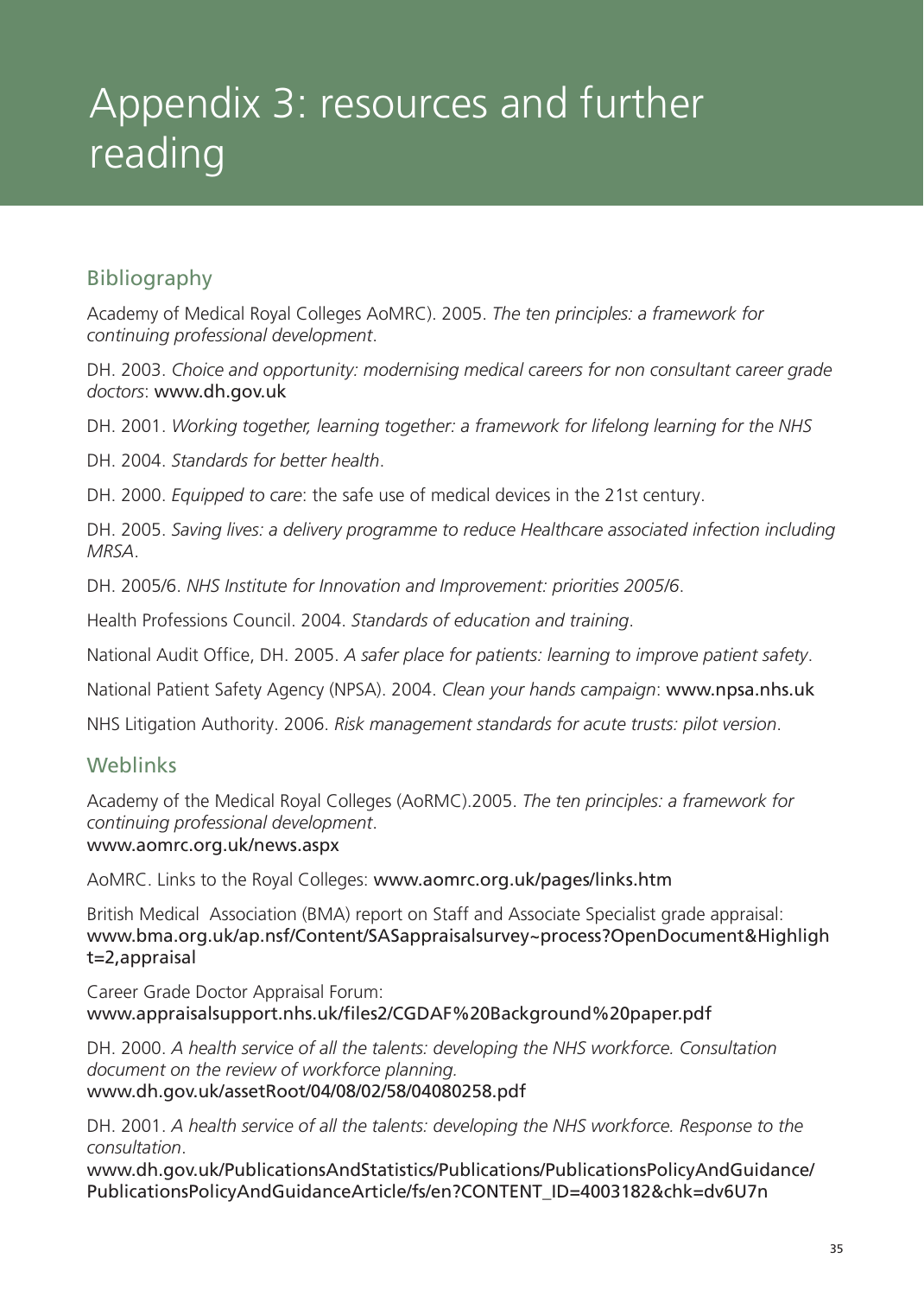DH. 2001. *Investment and reform for NHS staff: taking forward the NHS plan.* www.dh.gov.uk/assetRoot/04/05/82/21/04058221.pdf

DH. 2001. *Working together, learning together: a framework for lifelong learning for the NHS*. www.dh.gov.uk/PublicationsAndStatistics/Publications/PublicationsPolicyAndGuidance/ PublicationsPolicyAndGuidanceArticle/fs/en?CONTENT\_ID=4009558&chk=tCWmaW

DH. 2004. *National standards, local action: health and social care standards and planning framework 2005/06-2007/08*

www.dh.gov.uk/PublicationsAndStatistics/Publications/PublicationsPolicyAndGuidance/ PublicationsPolicyAndGuidanceArticle/fs/en?CONTENT\_ID=4086057&chk=ypFWoL

DH Appraisal for doctors:

www.dh.gov.uk/PolicyAndGuidance/HumanResourcesAndTraining/ LearningAndPersonalDevelopment/Appraisals/fs/en

DH appraisal toolkit: www.appraisals.nhs.uk

DH. Improving Working Lives Standard (IWL): www.dh.gov.uk/PolicyAndGuidance/HumanResourcesAndTraining/ModelEmployer/ ImprovingWorkingLives/fs/en

General Medical Council (GMC): www.gmc-uk.org

*Good Medical Practice*: www.gmc-uk.org/guidance/good\_medical\_practice/index.asp

Healthcare Assessment and Training (HcAT)web site: www.hcat.nhs.uk

Healthcare Commission. 2006. *National Survey of NHS staff 2005*. www.healthcarecommission.org.uk/nationalfindings/surveys/ staffsurveys/2005nhsstaffsurvey.cfm

Healthcare Commission. *Standards for better health:* www.healthcarecommission.org.uk/serviceproviderinformation/annualhealthcheck.cfm

NHS appraiser guidance and support: www.appraisalsupport.nhs.uk/files2/12092004164356training\_the\_appraisers\_with\_ video.pdf

NHS Careers – Appraisal for doctors working in the NHS: www.nhscareers.nhs.uk/nhs-knowledge\_base/data/5352.html

NHS Core Learning Unit (CLU): www.corelearningunit.com

NHS Employers information on Improving Working Lives Standard (IWL): www.nhsemployers.org/iwl

NHS Employers – national terms and conditions: www.nhsemployers.org/pay-conditions/pay-conditions-349.cfm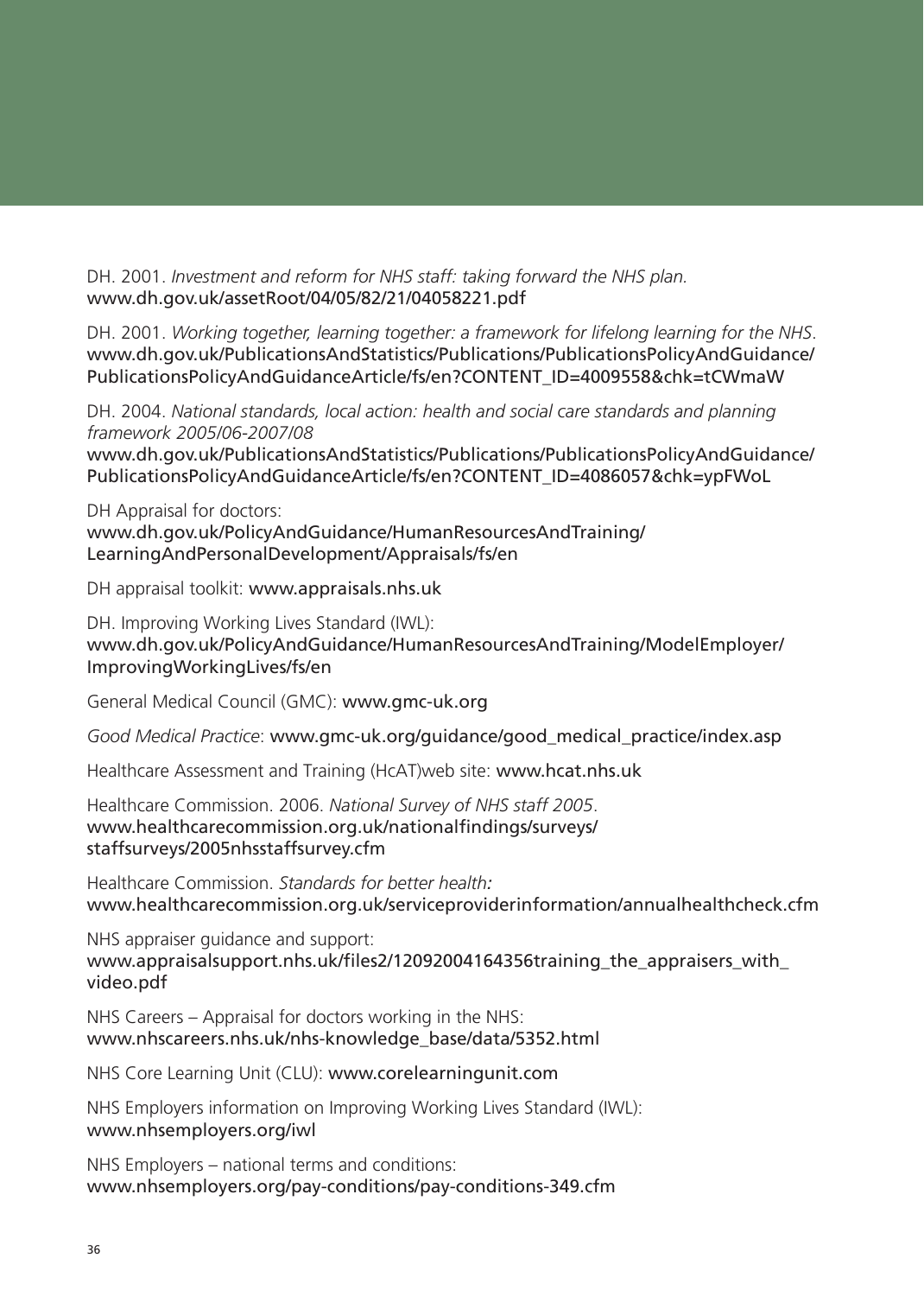NHS Litigation Authority (NHSLA) Risk Management Standards: www.nhsla.com/RiskManagement/CnstStandards

NHS Modernising Medical Careers. 2005. *Career management: an approach for medical schools, deaneries, royal colleges and trusts.* www.mmc.nhs.uk/download\_files/Career-Management.pdf

NHS Employers guide to employment checks: www.nhsemployers.org/employmentchecks

(PMETB): www.pmetb.org.uk

PMETB Article 14 application guidance: www.pmetb.org.uk/index.php?id=317 Postgraduate Medical Education and Training Board

Radiology Integrated Training Initiative (R-ITI): www.riti.org.uk

Sir Liam Donaldson. 2006. *Good doctors, safer patients: proposals to strengthen the system to assure and improve the performance of doctors and to protect the safety of patients.* DH. www.dh.gov.uk/en/Publicationsandstatistics/Publications/PublicationsPolicyAndGuidance/ DH\_4137232